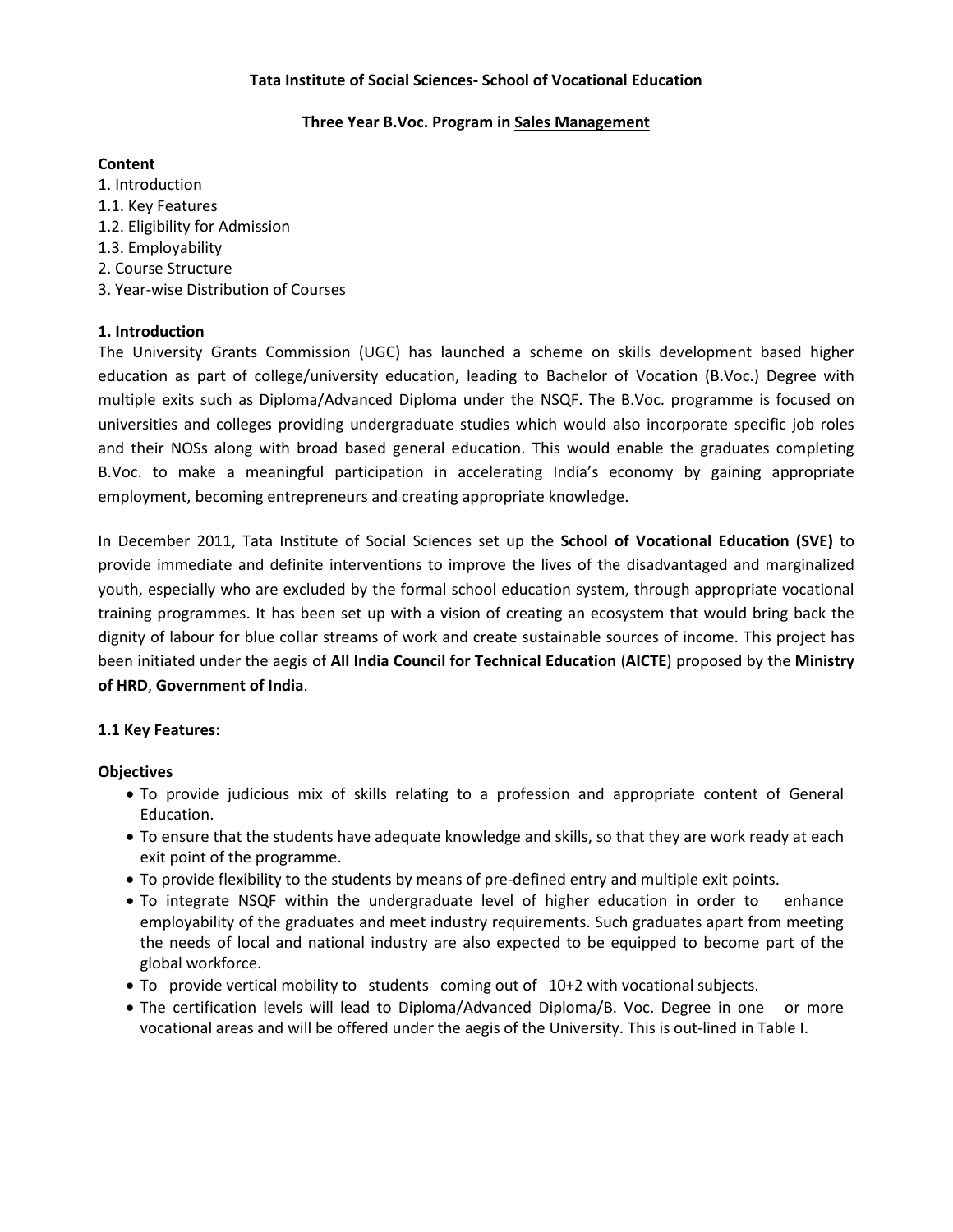# **Table 1: Awards**

| Award                   | Duration | Corresponding NSQF level |
|-------------------------|----------|--------------------------|
| Diploma                 | 1 Year   |                          |
| <b>Advanced Diploma</b> | 2 Years  |                          |
| B.Voc. Degree           | 3 Years  |                          |

The approach adopted by TISS-SVE is called the **Work Integrated Training programme (WITP)**. This Vocational Educational Programme is being implemented for the first time in India with a focus on jobspecific skills rather than providing only a broad based education. The aim is to enable the students to learn the skill by engaging in on-the-job training at real shop floor of the industry/company along with classroom theoretical training. Through this **"Earn while you Learn"** approach model, the trainee may also earn a modest stipend during on-the-job duration of the course. Although, this is not mandatory for any institution, TISS-SVE strongly encourages the training partners to adopt this practice.

### **1.2. Eligibility for Admission**

The eligibility condition for admission to B.Voc programme shall be 10+2 or equivalent, in any stream.

### **1.3. Employability**

Considering the work integrated approach adopted by TISS-SVE the industry will be open to employ the students attached with them for the purpose of training as full time employees.

### **2. Course Structure**

### **Curriculum**

The curriculum in each of the years of the programme would be a suitable mix of general education and skill development components. Curriculum details should be worked before introduction of the courses.

### **Skill Development Components:**

- (i) The focus of skill development components shall be to equip students with appropriate knowledge, practice and attitude, so as to become work ready. The skill development components should be relevant to the industries as per their requirements.
- (ii) The curriculum should necessarily embed within itself, National Occupational Standards (NOSs) of specific job roles within the industry sector(s). This would enable the students to meet the learning outcomes specified in the NOSs.
- (iii) The overall design of the skill development component along with the job roles selected should be such that it leads to a comprehensive specialization in one or two domains.
- (iv) In case NOS is not available for a specific area / job role, the university/college should get the curriculum for this developed in consultation with industry experts.
- (v) The curriculum should also focus on work-readiness skills in each of the three years.
- (vi) Adequate attention needs to be given in curriculum design to practical work, on the job training, development of student portfolios and project work.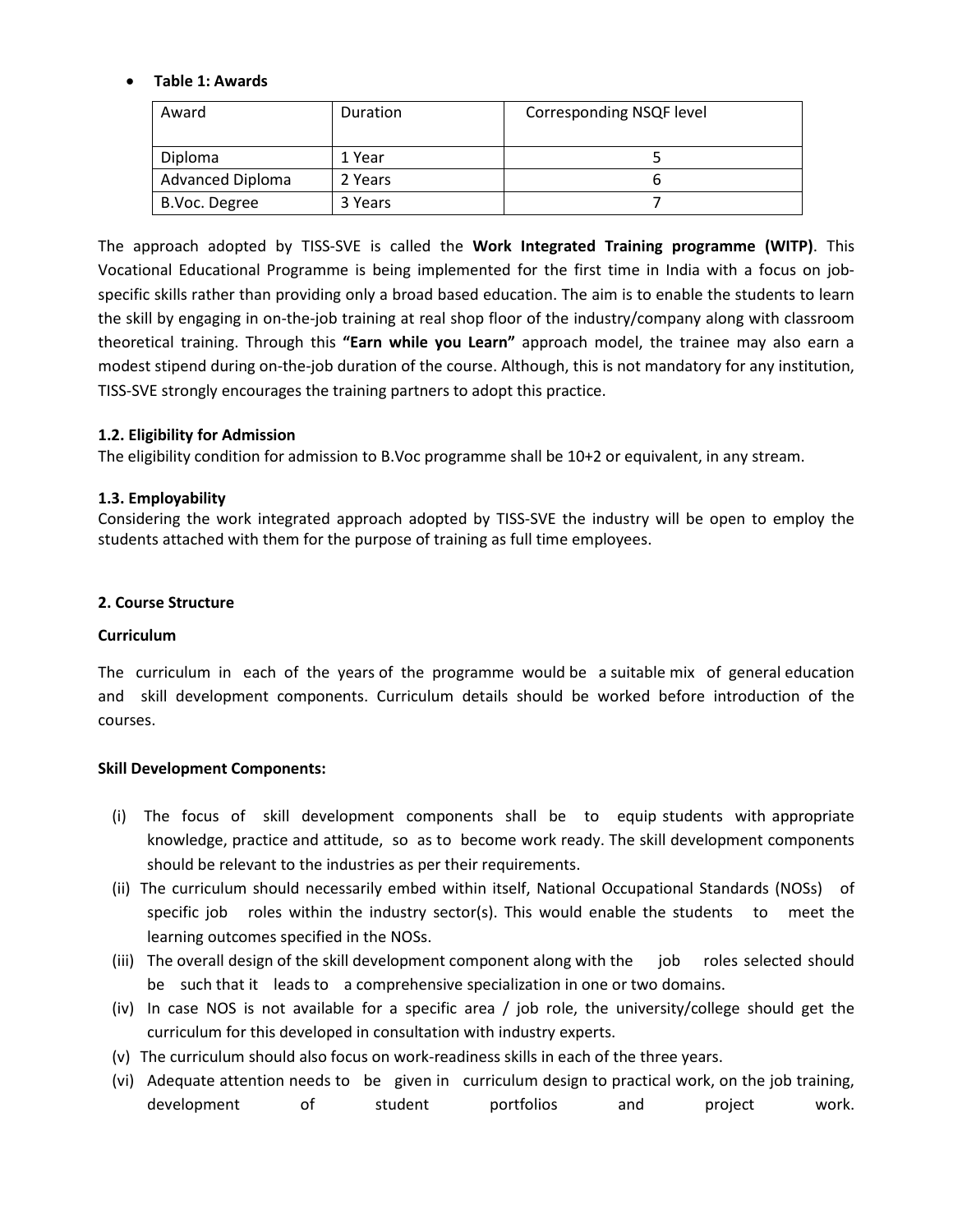# **6.3 General Education Component**:

- (i) The general education component should adhere to the normal university standards. It should emphasise and offer courses which provide holistic development. However, it should not exceed 40% of the total curriculum.
- (ii) Adequate emphasis should be given to language and communication skills.

# **6.4 The curriculum should be designed in a manner that at the end of year-**

1, year-2 and year-3, students are able to meet below mentioned level descriptors for level 5, 6 and 7 of NSQF, respectively:

| Level | Process required  | Professional       | Professional skill   | Core skill          | Responsibility     |
|-------|-------------------|--------------------|----------------------|---------------------|--------------------|
|       |                   | knowledge          |                      |                     |                    |
| Level | Job that requires | Knowledge of       | A range of           | Desired             | Responsibility for |
| 5     | well developed    | facts, principles, | cognitive            | mathematical skill, | own work and       |
|       | skill, with clear | processes and      | and practical skills | understanding of    | learning and some  |
|       | choice            | general concepts,  | required to          | social, political   | responsibility for |
|       | of procedures in  | in                 | accomplish tasks     | and some skill of   | other's works and  |
|       | familiar context  | a field of work or | and solve            | collecting and      | learning           |
|       |                   | study              | problems by          | organizing          |                    |
|       |                   |                    | selecting            | information,        |                    |
|       |                   |                    | and applying basic   | communication.      |                    |
|       |                   |                    | methods, tools       |                     |                    |
|       |                   |                    | materials            |                     |                    |
|       |                   |                    | and information      |                     |                    |
| Level | Demands wide      | Factual and        | A range of           | Reasonably good     | Responsibility for |
| 6     | range of          | theoretical        | cognitive            | in mathematical     | own work and       |
|       | specialized       | knowledge in       | and practical        | calculation,        | learning and full  |
|       | technical skill,  | broad contexts     | skills required to   | understanding of    | responsibility for |
|       | clarity           | within a field of  | generate             | social, political   | other's works and  |
|       | of knowledge      | work or study      | solutions to         | and, reasonably     | learning           |
|       | and practice in   |                    | specific problems    | good in data        |                    |
|       | broad range of    |                    | in                   | collecting          |                    |
|       | activity          |                    | a field of           | organizing          |                    |
|       | involving         |                    | work or              | information, and    |                    |
|       | standard/         |                    | study                | logical             |                    |
|       | non-standard      |                    |                      | communication       |                    |
|       | practices         |                    |                      |                     |                    |
|       |                   |                    |                      |                     |                    |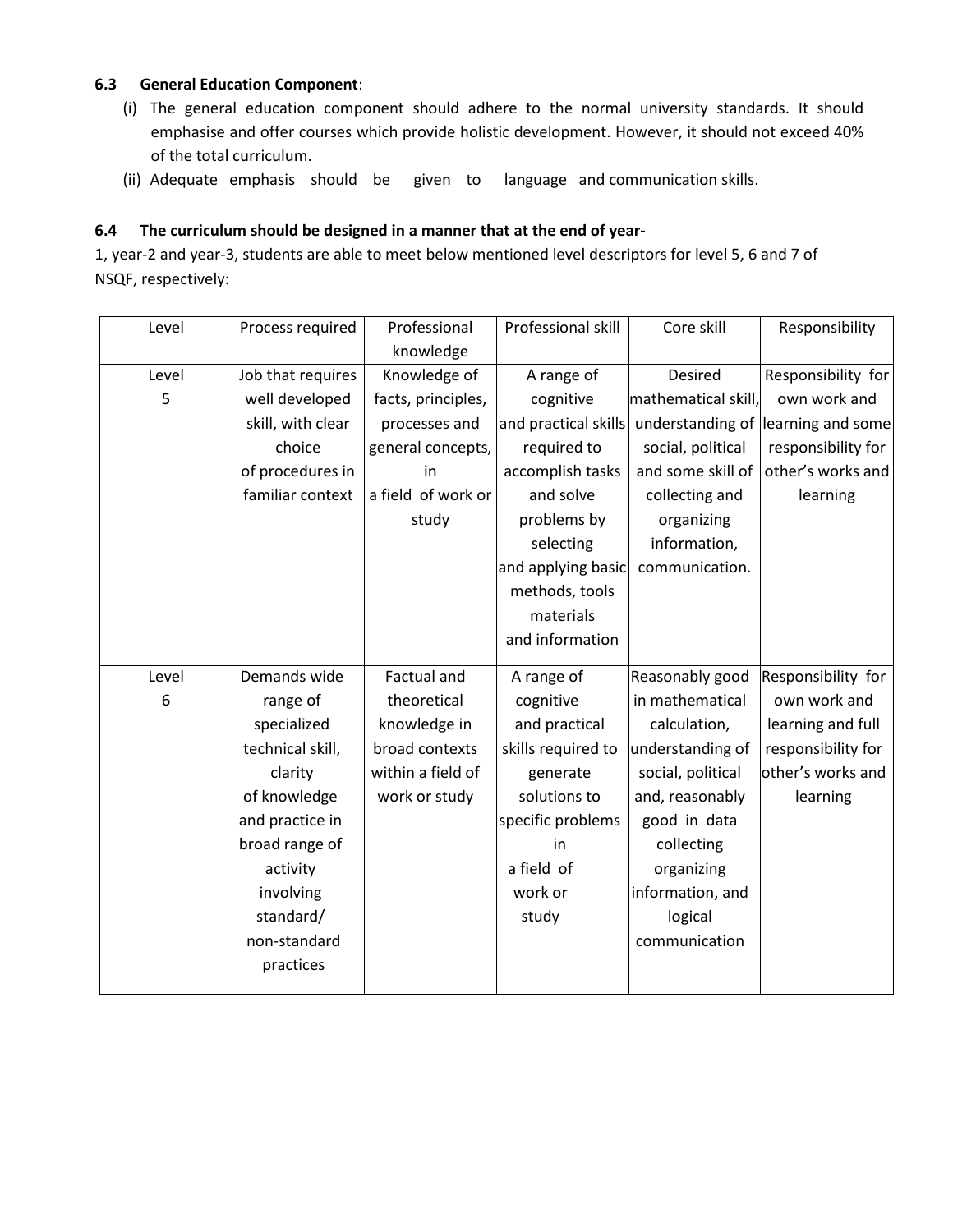| Level | Requires a       | Wide ranging,     | Wide range of     | Good logical and | <b>Full responsibility</b> |
|-------|------------------|-------------------|-------------------|------------------|----------------------------|
| 7     | command of       | factual and       | cognitive and     | mathematical     | for output of              |
|       | wide ranging     | theoretical       | practical skills  | skill            | group and                  |
|       | specialized      | knowledge in      | required to       | understanding of | development                |
|       | theoretical and  | broad contexts    | generate          | social political |                            |
|       | practical skill, | within a field of | solutions to      | and natural      |                            |
|       | involving        | work or study     | specific problems | environment      |                            |
|       | variable routine |                   | <i>in</i>         | good in          |                            |
|       | and non-routine  |                   | a field of        | collecting and   |                            |
|       | context          |                   | work or           | organizing       |                            |
|       |                  |                   | study             | information,     |                            |
|       |                  |                   |                   | communication    |                            |
|       |                  |                   |                   |                  |                            |

- a. Professional knowledge is what a learner should know and understand with reference to the subject.
- b. Professional skills are what a learner should be able to do.
- c. Core skills refer to basic skills involving dexterity and use of methods, materials, tools and instruments used to perform the job including IT skills needed for that job.
- d. Responsibility aspect determines the (i) nature of working relationship, (ii) level of responsibility for self and others, (iii) managing change and (iv) accountability for actions.

The suggested credits for each of the years are as follows:

| <b>NSQF Level</b> | Skill Component<br>Credits | General<br>Education<br>Credits | Normal<br>calendar<br>duration | Exit Points / Award: |
|-------------------|----------------------------|---------------------------------|--------------------------------|----------------------|
| Year 3            | 108                        | 74                              | Six Semesters                  | B.Voc.               |
| Year 2            | 72                         | 48                              | Four semesters                 | Advanced<br>Diploma  |
| Year 1            | 36                         | 24                              | Two semesters                  | Diploma              |

# **Table 3**

### **Examination and Assessment**

The assessment for the general education component should be done by the university as per their prevailing standards and procedures.

The assessment for the skill development components should necessarily focus on practical demonstrations of the skills acquired. The university may like to consult the respective Sector Skill Council for designing the examination and assessment pattern for the skill development components. The university may also consider using the designated assessors of Sector Skill Councils/industry associations for the conduct of practical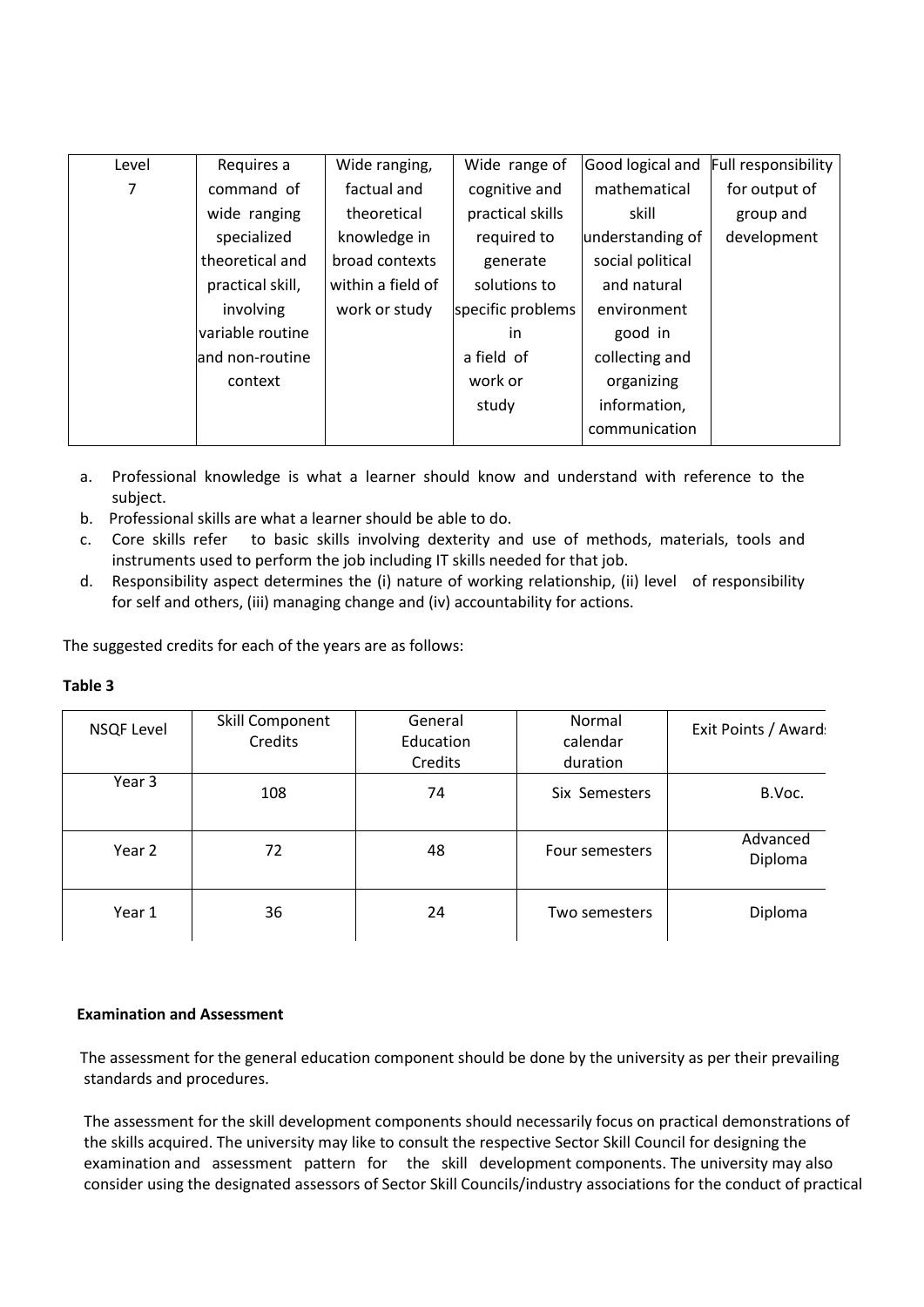assessment.

The university has to necessarily establish a credit based assessment and evaluation system for the B.Voc Programme.

# **3. Year-wise Distribution of Courses**

| Semester wise Credit distribution of Credits |                                                      |                                                    |                                                  |                                                       |                                               |                                             |                       |
|----------------------------------------------|------------------------------------------------------|----------------------------------------------------|--------------------------------------------------|-------------------------------------------------------|-----------------------------------------------|---------------------------------------------|-----------------------|
| <b>Semester</b>                              | <b>Vocational</b><br><b>Theory</b><br><b>Credits</b> | <b>Vocational</b><br><b>Theory</b><br><b>Hours</b> | Vocational<br><b>Practical</b><br><b>Credits</b> | <b>Vocational</b><br><b>Practical</b><br><b>Hours</b> | General<br><b>Education</b><br><b>Credits</b> | General<br><b>Education</b><br><b>Hours</b> | Total<br><b>Hours</b> |
| Semester 1                                   | 6                                                    | 90                                                 | 12                                               | 360                                                   | 12                                            | 180                                         | 630                   |
| Semester 2                                   | 6                                                    | 90                                                 | 12                                               | 360                                                   | 12                                            | 180                                         | 630                   |
| Semester 3                                   | 6                                                    | 90                                                 | 12                                               | 360                                                   | 12                                            | 180                                         | 630                   |
| Semester 4                                   | 6                                                    | 90                                                 | 12                                               | 360                                                   | 12                                            | 180                                         | 630                   |
| Semester 5                                   | 6                                                    | 90                                                 | 12                                               | 360                                                   | 13                                            | 195                                         | 645                   |
| Semester 6                                   | 6                                                    | 90                                                 | 12                                               | 360                                                   | 13                                            | 195                                         | 645                   |
| Total                                        | 36                                                   | 540                                                | 72                                               | 2160                                                  | 74                                            | 1110                                        | 3810                  |

Theory 1 credit =15 hours

Practical 1 credit =30 hours

NOS standards to be mapped for skills to be acquired per semester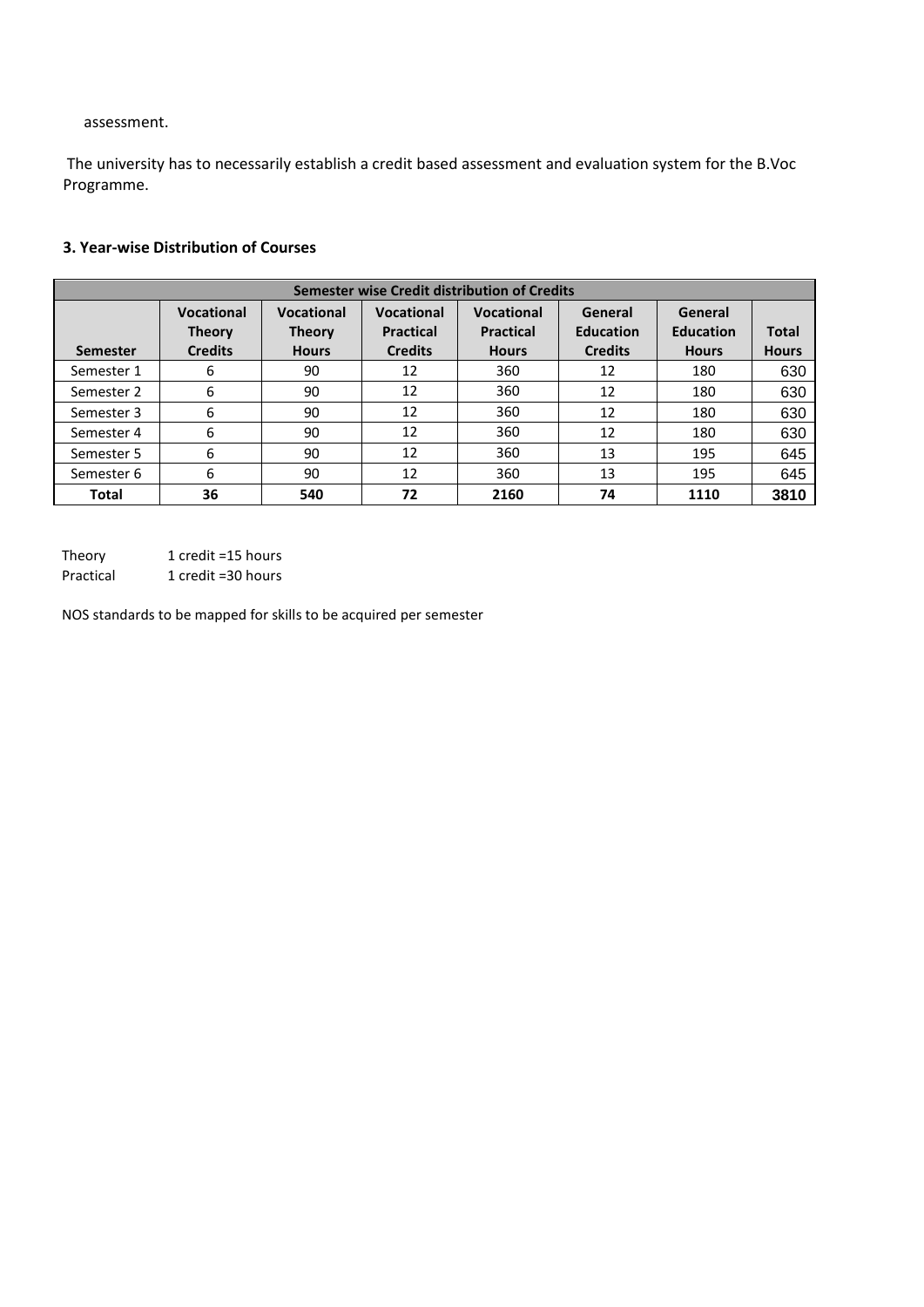# **SYLLABUS FOR B.Voc (SALES MANAGEMENT)**

### **Introduction:**

The course has been designed with the objective of preparing an individual to take up a career in the sales profession. To this end this course covers all the specific aspects of the sales process and in the final year also allows the student to take up the sales profession in specific industries like banking, insurance, telecom, retail, telesales and for institutional sales across industries.

# **Learner's Objectives for the program:**

- To provide judicious mix of skills relating to a profession and appropriate content of General Education.
- To ensure that the students have adequate knowledge and skills, so that they are work ready at each exit point of the programme.
- To provide flexibility to the students by means of pre-defined entry and multiple exit points.
- To integrate NSQF within the undergraduate level of higher education in order to enhance employability of the graduates and meet industry requirements. Such graduates apart from meeting the needs of local and national industry are also expected to be equipped to become part of the global workforce.
- To provide vertical mobility to students coming out of 10+2 with vocational subjects.
- The certification levels will lead to Diploma/Advanced Diploma/B. Voc. Degree in one or more vocational areas and will be offered under the aegis of the University. To provide judicious mix of skills relating to a profession and appropriate content of General Education.
- $-$  To ensure that the students have adequate knowledge and skills, so that they are work ready at each exit point of the programme.
- To provide flexibility to the students by means of pre-defined entry and multiple exit points.
- To integrate NSQF within the undergraduate level of higher education in order to enhance employability of the graduates and meet industry requirements. Such graduates apart from meeting the needs of local and national industry are also expected to be equipped to become part of the global workforce.
- $-$  To provide vertical mobility to students coming out of 10+2 with vocational subjects.
- The certification levels will lead to Diploma/Advanced Diploma/B. Voc. Degree in one or more vocational areas and will be offered under the aegis of the University.

### **Eligibility Criteria:**

- Higher Secondary completed
- Demonstrated interest in the said field

### **Course Structure:**

The Vocational course is a three year program consists a combination of Practical, Theory and Generic (provided by TISS) courses. The three year program will be divided into 6 semesters; 2 semesters per year. 1st year will be a Diploma, 2nd year will be Advance Diploma & 3rd year will be a Degree.

The program is a work integrated training which include on-the-job training (practical) for 5 days a week and 1 day of theory training. The courses also include generic module for overall development of the candidate. This program is in line with the Community College framework of the AICTE. The objective of the course is to provide immediate and definite interventions to improve the lives of the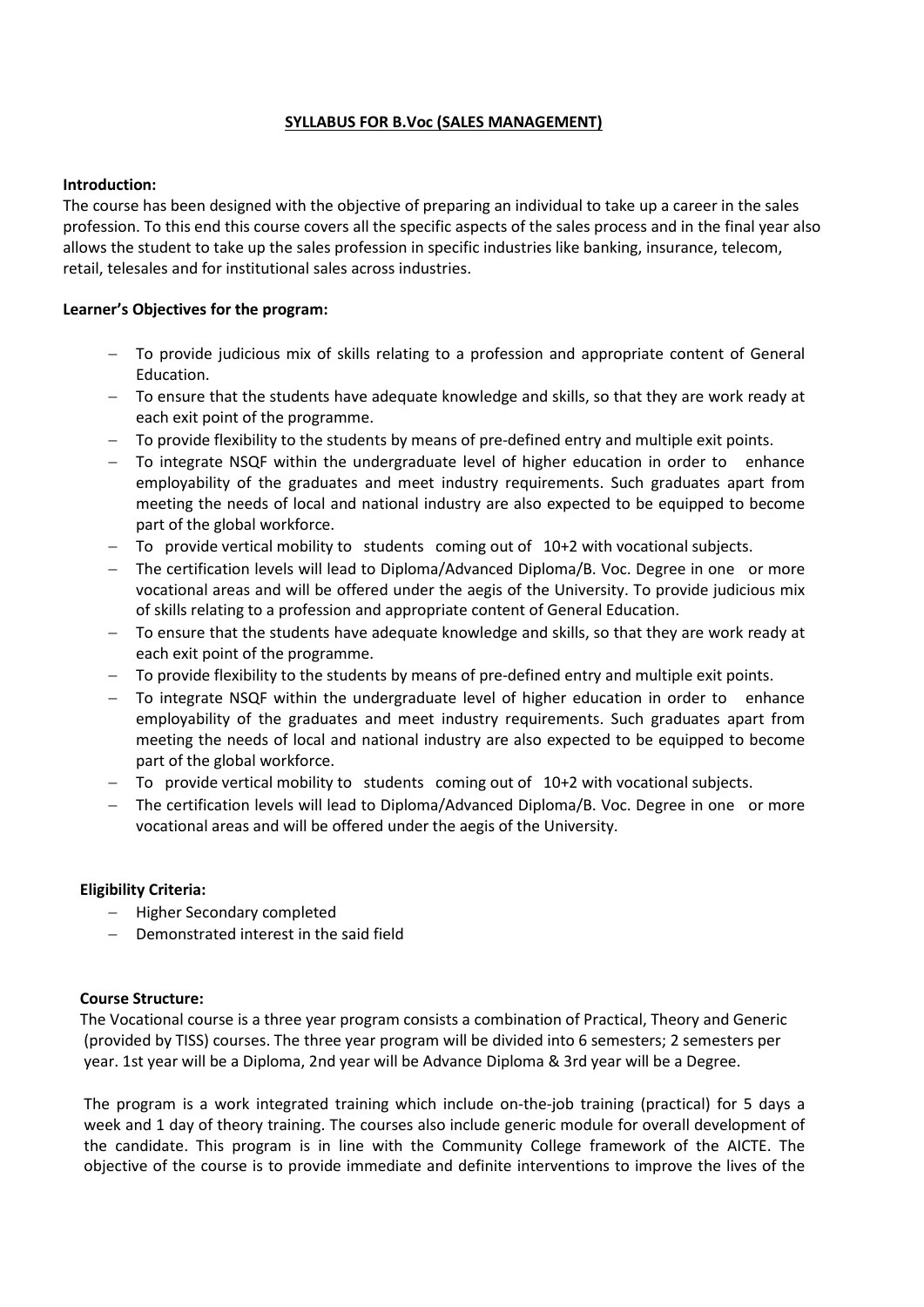disadvantaged and marginalized youth, especially who are excluded by the formal school education system through appropriate vocational training programmes. The target beneficiaries would include organized and unorganized labour, women, children, dalits and tribals.

# **Semester Wise Distribution of Courses:**

| Semester      | <b>Course Code</b> | <b>Course Title</b>                  | <b>Credits</b> |
|---------------|--------------------|--------------------------------------|----------------|
|               | GE 1.1             | English-I                            | 6              |
|               | GE2.1              | <b>Communication Skills -I</b>       | 6              |
|               | SM1.1              | <b>Basics of Sales</b>               | $\mathbf{1}$   |
|               | SM 1.2             | <b>Types of Sales</b>                | $\mathbf{1}$   |
|               | SM 2.1             | Skills for effective Sales           | 4              |
|               | SMP <sub>1</sub>   | <b>Vocational Practical</b>          | 12             |
| $\mathbf{II}$ | GE 1.2             | English-II                           | 6              |
|               | GE 2.2             | <b>Communication Skills II</b>       | 6              |
|               | SM3.1              | Market Analysis                      | $\mathbf{1}$   |
|               | SM 2.2             | Sales process                        | $\overline{2}$ |
|               | SM2.3              | Methods of Effective Sales           | 3              |
|               | SMP <sub>2</sub>   | <b>Vocational Practical</b>          | 12             |
| Ш             | GE 2.3             | <b>Communication Skills -III</b>     | 6              |
|               | GE 3.1             | <b>Basics of Computing Skills-I</b>  | 6              |
|               | SM3.1              | <b>Sales Distribution Network</b>    | $\overline{2}$ |
|               | SM3.2              | Feet on Street Sales                 | $\mathbf{1}$   |
|               | SM3.3              | <b>B2B</b> sales                     | $\mathbf{1}$   |
|               | SM 4.1             | Salary and Incentives                | $\overline{2}$ |
|               | SMP3               | <b>Vocational Practical</b>          | 12             |
| IV            | GE 2.4             | <b>Communication Skills -IV</b>      | 6              |
|               | GE 3.2             | <b>Basics of Computing Skills-II</b> | 6              |
|               | SM3.4              | Sales in Rural Markets               | 3              |
|               | SM 5.1             | Use of Social Media for sales        | 3              |
|               | SMP4               | <b>Vocational Practical</b>          | 12             |
| $\vee$        | GE 4.1             | <b>Basics of Accounts-I</b>          | 4              |
|               | GE 5.1             | Livelihood-I                         | 6              |
|               | GE 6.1             | <b>Finishing School-I</b>            | 3              |
|               | SM6.1              | Retail Sales -I or                   | 6              |
|               | SM7.1              | Institutional Sales -I               | 6              |
|               | SMP5               | Vocational practical                 | 12             |
| VI            | GE 4.2             | <b>Basics of Accounts-II</b>         | $\overline{4}$ |
|               | GE 5.2             | Livelihood-II                        | 6              |
|               | GE 6.2             | <b>Finishing School-II</b>           | 3              |
|               | SM6.2              | Retail Sales II or                   | 6              |
|               | SM7.2              | <b>Institutional Sales II</b>        | 6              |
|               | SMP6               | <b>Vocational Practical</b>          | 12             |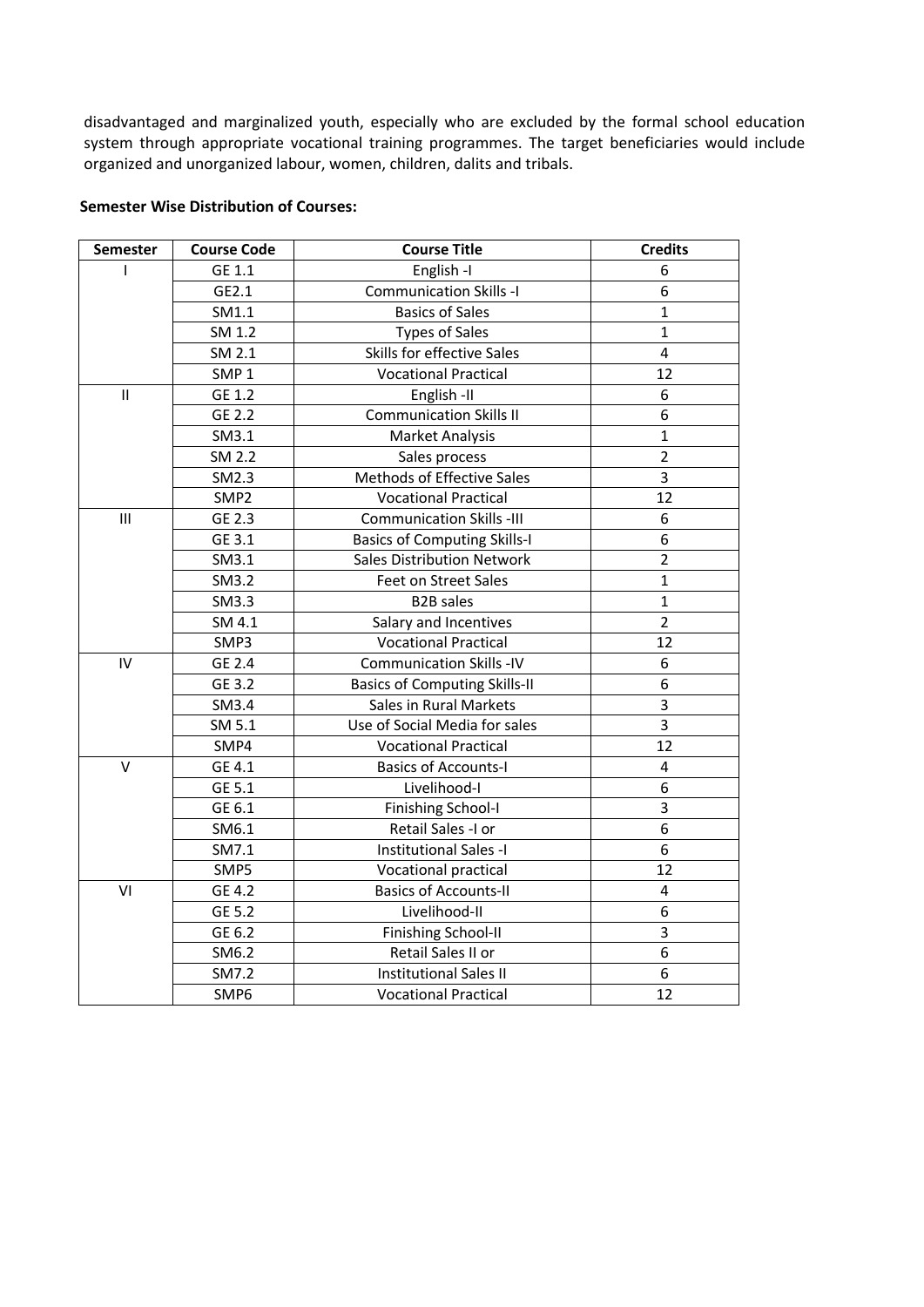#### **Semester I**

**Course Title: SM1.1 Basics of sales Credits:** 1 **Total Credit Hours:** 15

**Introduction and Course Objectives:** This course is meant to give the participant an initial understanding of what is sales, its brief history, the concept, and processes.

**Main Concepts:** Understand the meaning of Sales

### **Learning Objectives:**

- Understand the Definition & brief history of Sales
- Get knowledge about the concept & basics of sales process
- Understand various terms used in Sales process

### **Course Content:**

- 1. Introduction to Sales
- 2. Definitions related to Sales
- 3. Concept & Process of Sales
- 4. Differences Sales & Marketing

### **Method of Teaching:**

Lecture, Discussion, presentation

**Method of Assessment & Weightage: Assessment Tasks: Written Exam, project Weightage**: 20 %

**Reading Lists & References Essential Reading:** Sales Simplified: Understanding the Basics - William J. Simpson IV

**Suggested Reading :** Alphabetical Basic Concepts of selling – Dale Brakhage Sales Management: Decisions, Strategies, and Cases. 5th Ed. by Still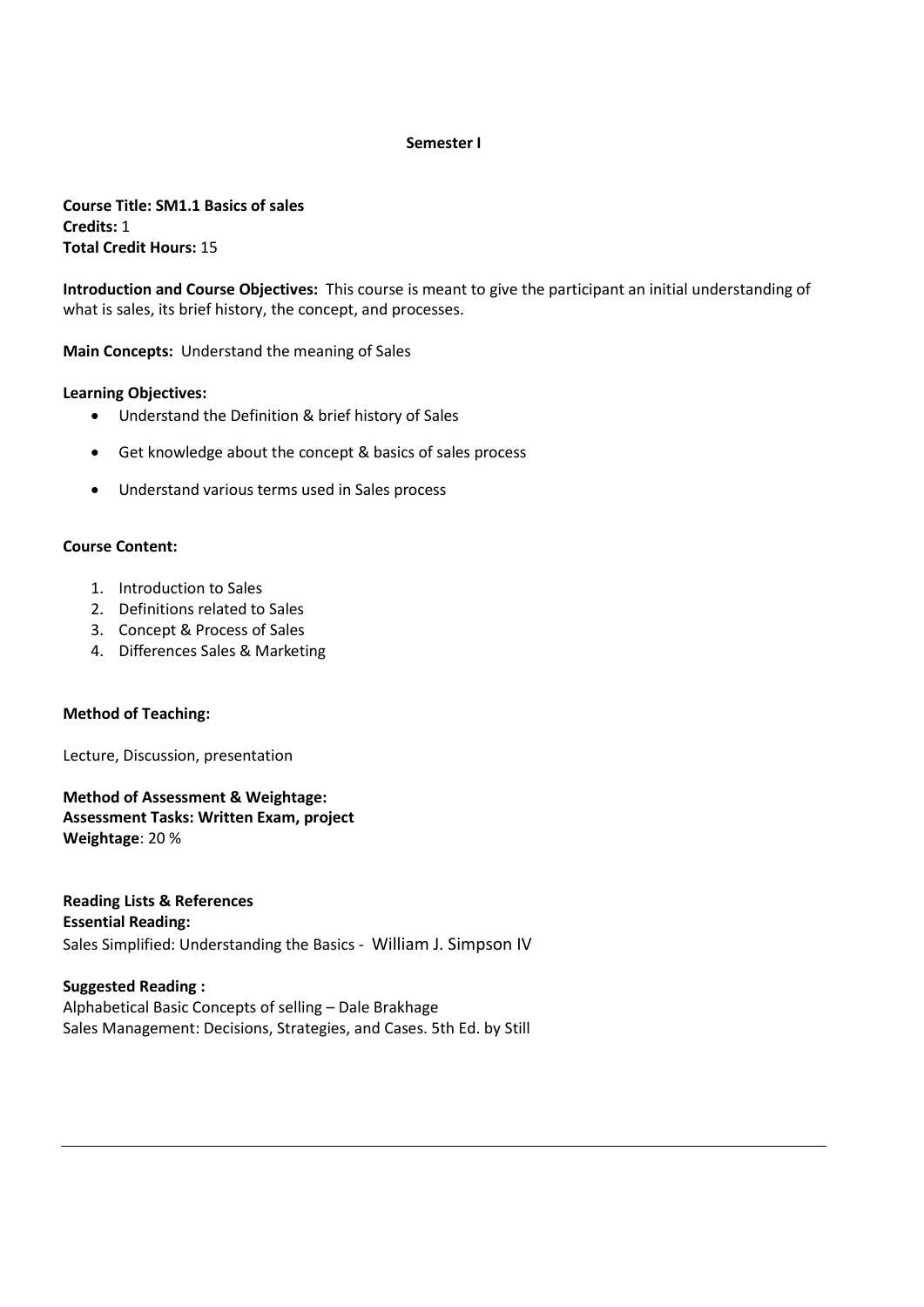# **Course Title: SM 1.2 Types of Sales Credits: 1 Total Credit Hours:** 15 **Introduction and Course Objectives:** The objective of this course to give the participant an insight in to the various types of sales and its application to business. **Main Concepts:** Types of Sales **Learning Objectives:**

- Understand the different types of sales
- Appreciate the various types of business /industries where sales happen in specific ways

# **Course Content:**

- 1. Personal Selling
- 2. Retail/Consumer sales
- 3. Institutional sales

# **Method of Teaching:**

Lecture, discussion, presentation

**Method of Assessment & Weightage: Assessment Tasks:** Written Examination **Weightage:** 20 %

**Reading Lists & References Essential Reading:** Sales Simplified: Understanding the Basics - William J. Simpson IV

**Suggested Reading :** Alphabetical Basic Concepts of selling – Dale Brakhage Sales Management: Decisions, Strategies, and Cases. 5th Ed. by Still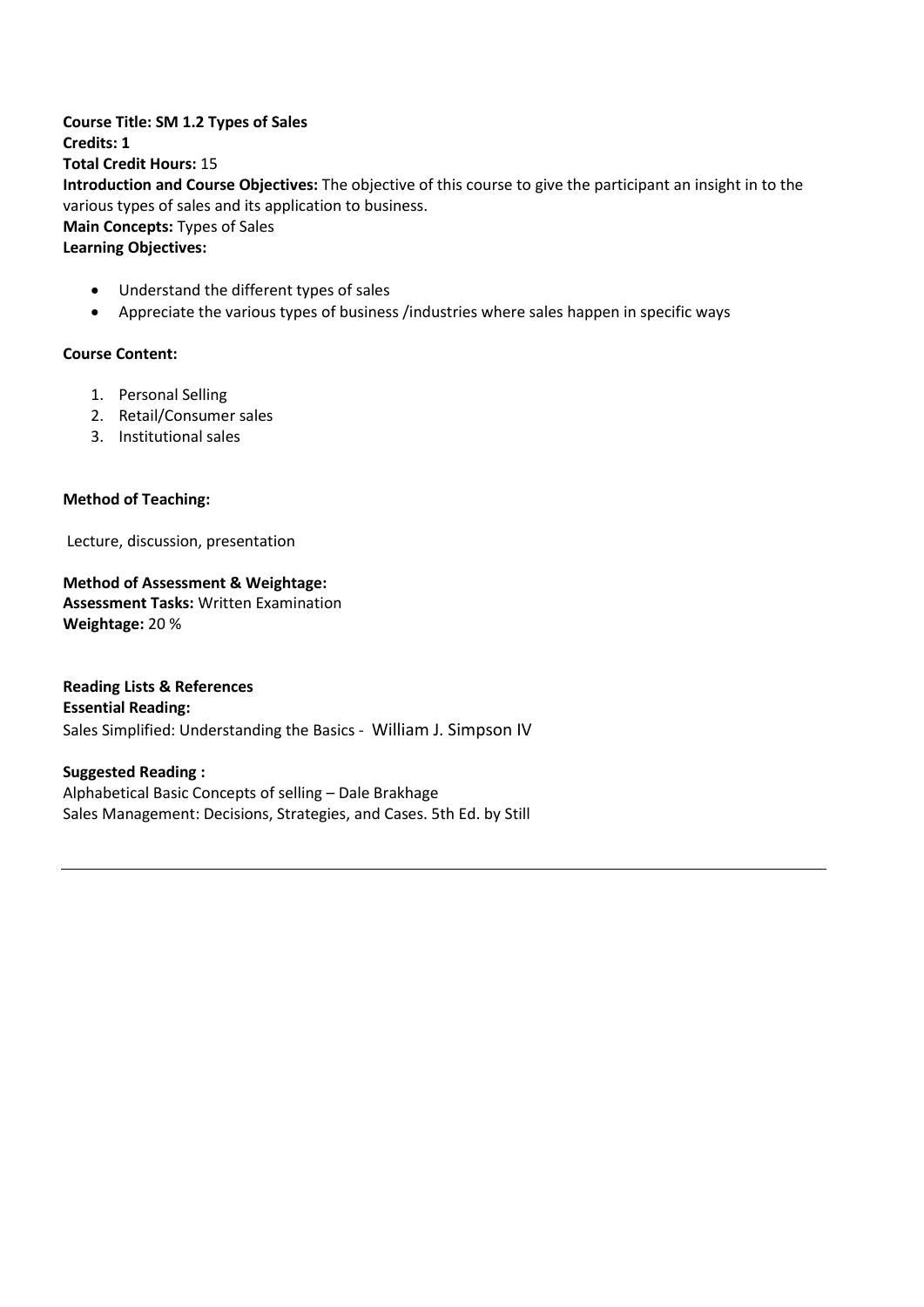### **Course Title: SM2.1 Skills for Effective Sales**

**Credits:** 4

# **Total Credit Hours:** 60

**Introduction and Course Objectives:** This course shall educate the participant on the various skill/qualities that need to be imbibed to become a successful sales person.

**Main Concepts:** Skills required for sales **Learning Objectives:**

- Understand the various skills that are required to be a good sales person.
- Improve personal grooming & dressing
- Make an effective sales presentation
- Improve communication skills
- Learn to negotiate

# **Course Content:**

- 1. Qualities of a good sales person
- 2. Developing right attitude for sales
- 3. Active listening in sales
- 4. Non verbal communication in sales
- 5. Personal Grooming and Dressing
- 6. Goal Setting
- 7. Making an effective sales presentation
- 8. Negotiation Skills

### **Method of Teaching:**

Lecture, discussion, case studies, presentation, videos

# **Method of Assessment & Weightage: Assessment Tasks:** Written Exam, classroom participation **Weightage:** 60 %

**Reading Lists & References Essential Reading:** Be a Sales superstar – Brian Tracy

**Suggested Reading :** Successful Selling – Brian Tracy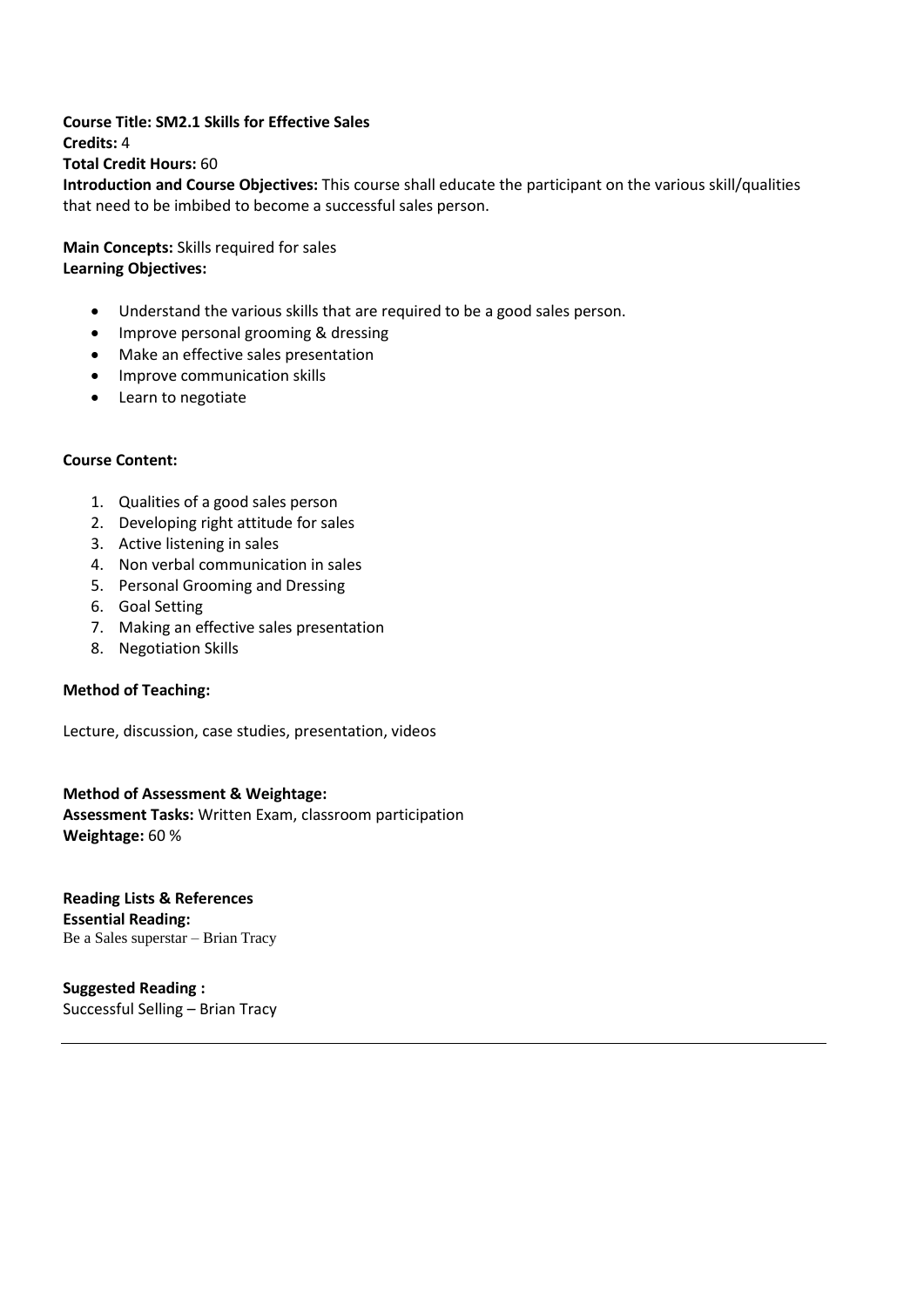# **Course Title: SMP 1 Vocational Practical (Semester I)**

**Credits:** 12

**Total Credit Hours:** 360

**Introduction and Course Objectives: The objective of the practical training is for the participant to** understand the concept of sales and imbibe skills to be a good sales person. This will be achieved by the **360 hours spent in internship in a sales role with industry/company**

# **Learning Objectives:**

- Map the types of sales the organisation does & understand the reasons for the same.
- Improve personal grooming and dressing sense
- Practise active listening skills
- Create and make presentation to prospective customers
- Learn to set realistic sales goals
- Practise the art of negotiations
- Observe non-verbal communication

**Course Content:** This is on the job training where in specific time must be spent in a structured way in achieving the learning objectives.

**Method of Teaching:**  On the job under the guidance of a supervisor/trainer

# **Method of Assessment & Weightage:**

**Assessment Tasks:** Practical, Viva, Project, Field Work **Weightage:** 100% (of marks for practice al)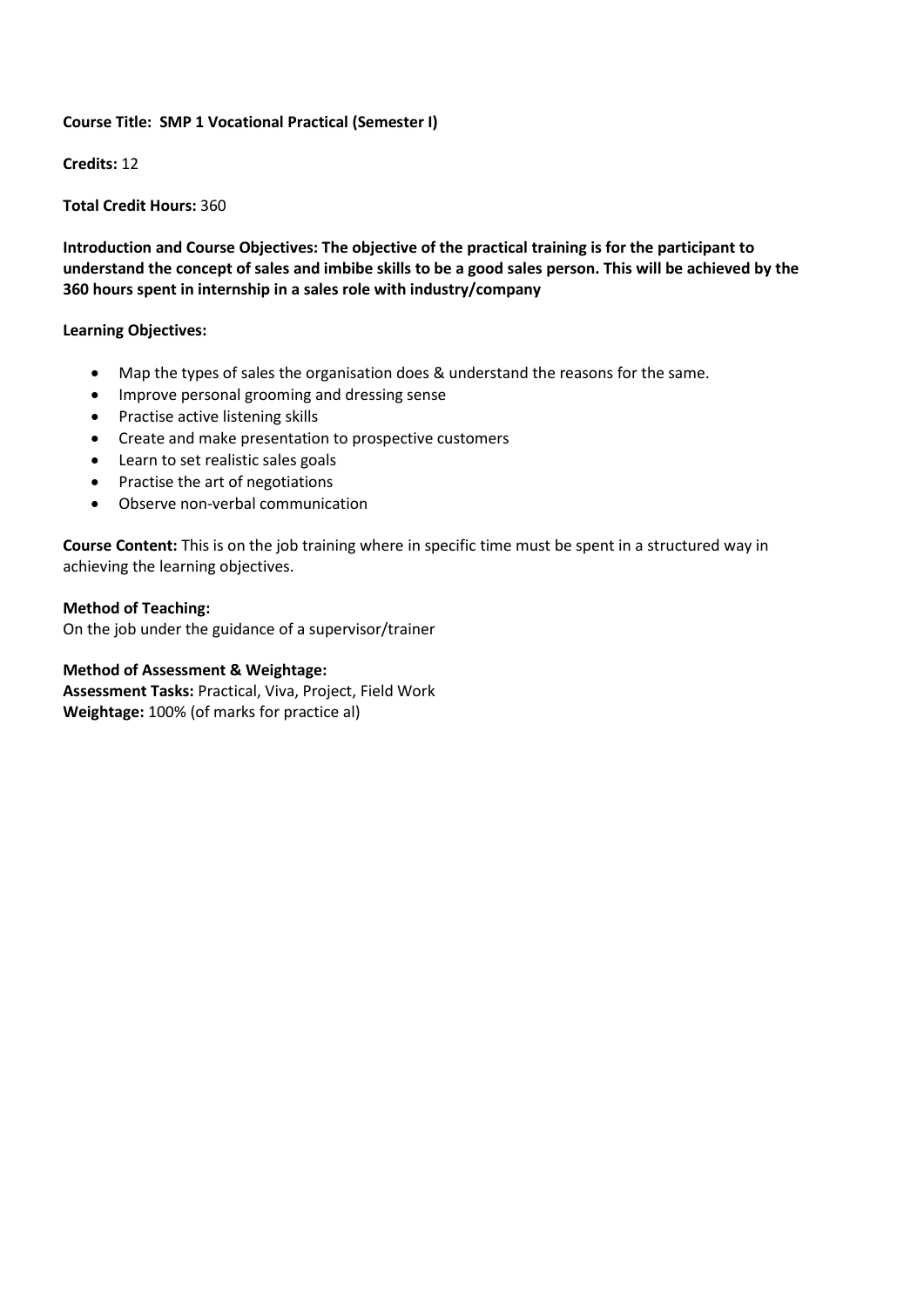### **Semester II**

**Course Title: SM3.1 Market Analysis Credits: 1 Total Credit Hours:** 15 **Introduction and Course Objectives:** the objective of this course to enable the participant to analyse the markets, understand consumer behaviour and the promotional strategies used. **Main Concepts:**

**Learning Objectives:**

- Learn the method of analysing markets
- Understand behaviour of buyers
- Be able to create a promotional strategy

### **Course Content:**

- 1. Product Market Analysis
- 2. Understanding Consumer Behaviours
- 3. Promotional Strategies

# **Method of Teaching:**

Lecture, discussion, presentation

**Method of Assessment & Weightage: Assessment Tasks:** Written Exam **Weightage:** 15 %

# **Reading Lists & References**

### **Essential Reading**

Think Like Your Customer: A Winning Strategy to Maximize Sales by Understanding and Influencing How and Why Your Customers Buy 1st Edition- Bill Stinnett

### **Suggested Reading**

Know Your Customer: New Approaches to Understanding Customer Value and Satisfaction – Woodruff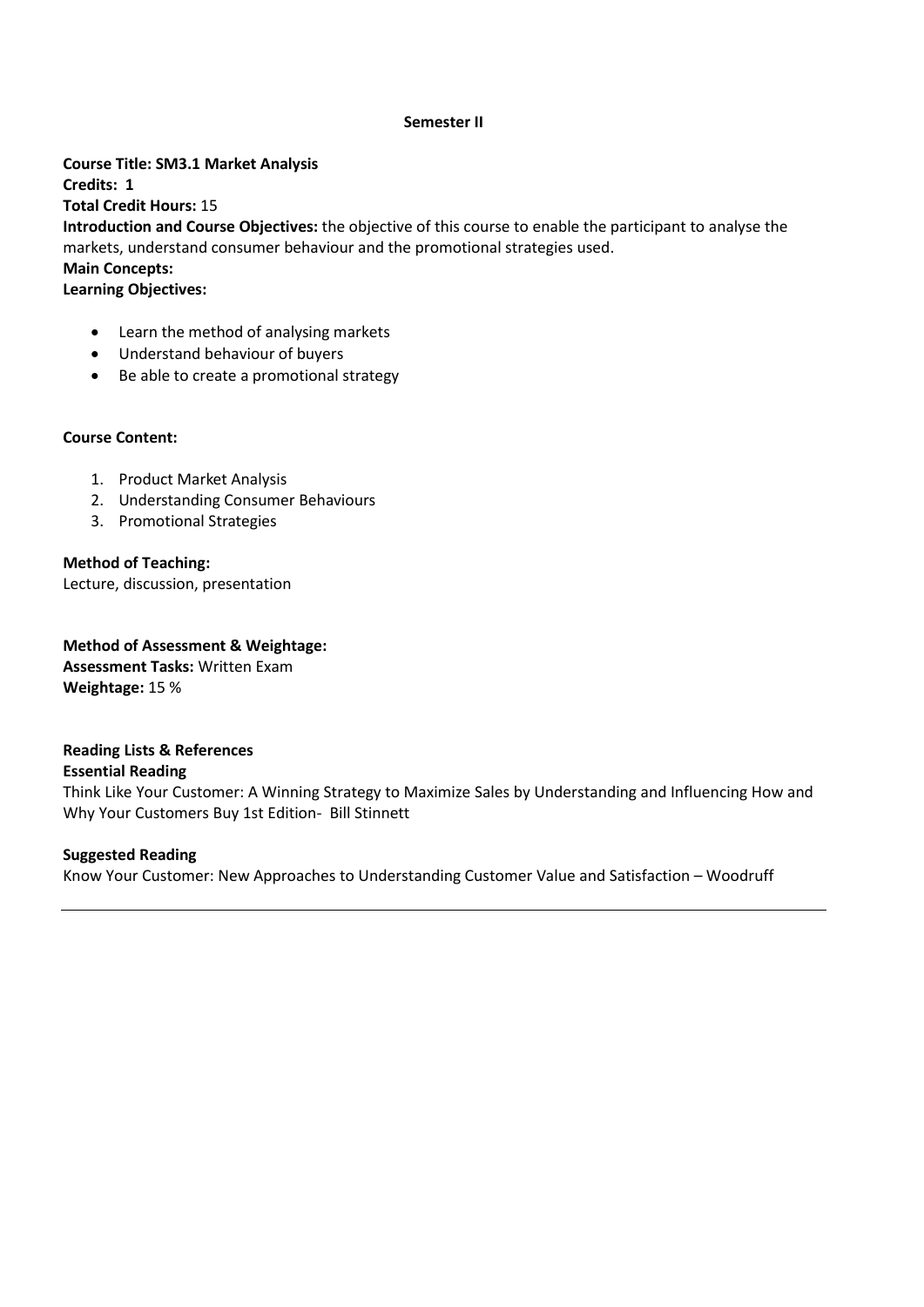**Course Title: SM2.2 The Sales Process Credits: 2 Total Credit Hours:** 30 **Introduction and Course Objectives:** The course is intended to explain to the participant the entire sales cycle including the post sales follow-up **Main Concepts:** Stages in the selling process **Learning Objectives:**

- Understand the sales process
- Will be able to handle objections effectively
- Will be able to close a sale
- Undertake sales follow-ups
- $\bullet$

# **Course Content:**

- 1. AIDAS Theory
- 2. Selling Cycle
- 3. Objection Handling
- 4. Sales Closure
- 5. Post Sales- Follow -up

# **Method of Teaching:**

Lecture, role plays, videos, presentation, discussions.

# **Method of Assessment & Weightage:**

**Assessment Tasks:** Written Exam, project work **Weightage:** 40%

# **Reading Lists & References Essential Reading**

Sales Management: Principles, Process and Practice – Bill Donaldson

### **Suggested Reading**

Sales Process: Can You Sell Me a Pen?- Darin George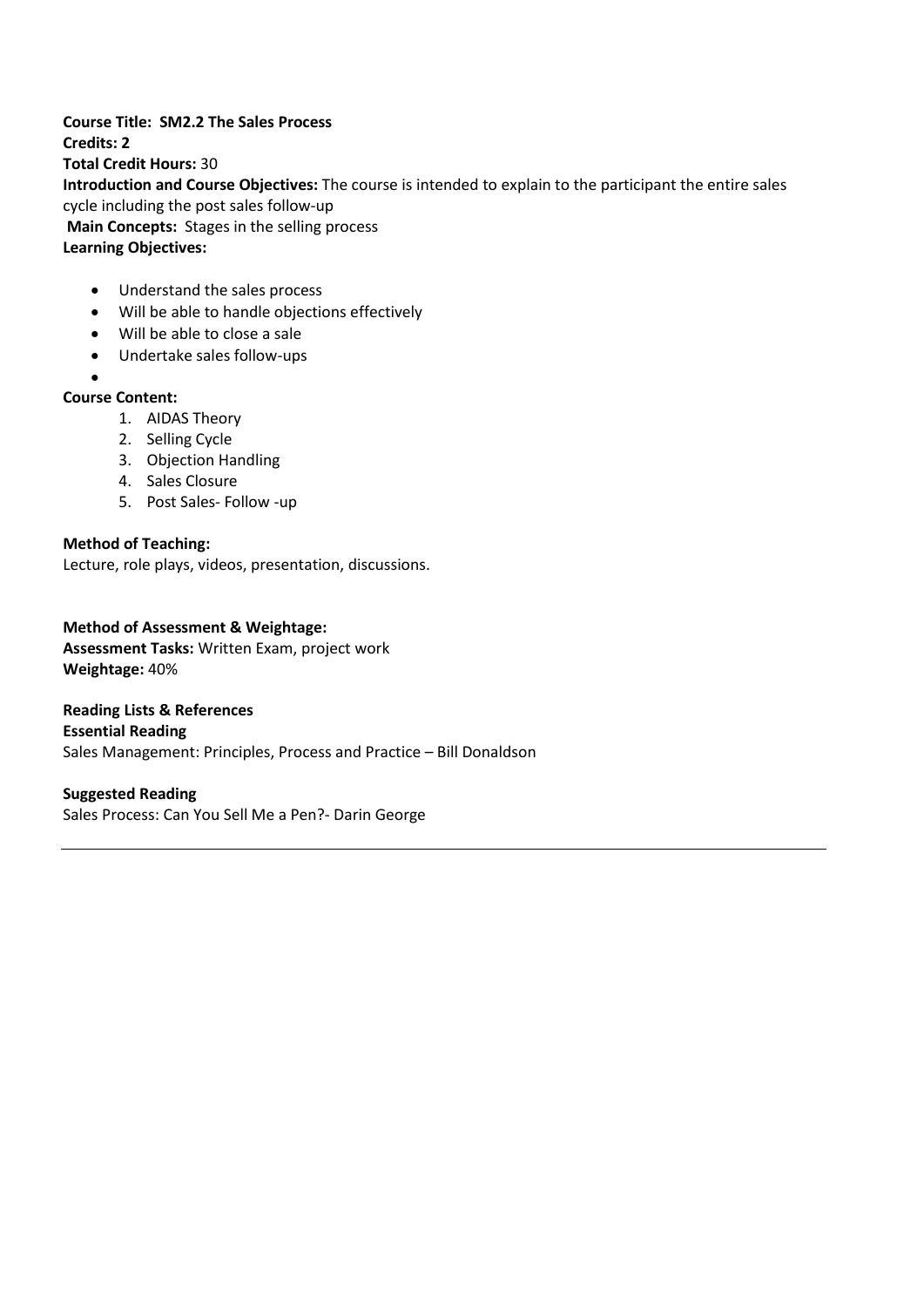### **Course Title: SM2.3 Methods of Effective Sales Credits: 3**

# **Total Credit Hours:** 45

**Introduction and Course Objectives:** The objective is to sensitize the participants about the importance of building rapport, relationships, & trust to be a successful sales person. It also emphasises on the need for upselling and cross selling.

**Main Concepts:** Enhancing sales effectiveness **Learning Objectives:**

- Understand the importance of building relationship with customers
- Understand the advantages of up-selling & cross-selling

# **Course Content:**

- 1. Relationship marketing
- 2. Consultative selling
- 3. Rapport Building
- 4. Up-selling
- 5. Cross selling

**Method of Teaching:** Lecture, Discussion, case studies, project

# **Method of Assessment & Weightage:**

**Assessment Tasks:** Written Exam, Case study evaluation **Weightage:** 45%

**Reading Lists & References Essential Reading** Relation Selling: The fine art of consultative sales- Atul Uchil **Suggested Reading** Consultative Selling for Professional Services: The Essential Sales Manual for Consultants and Other Trusted Advisers – Richard White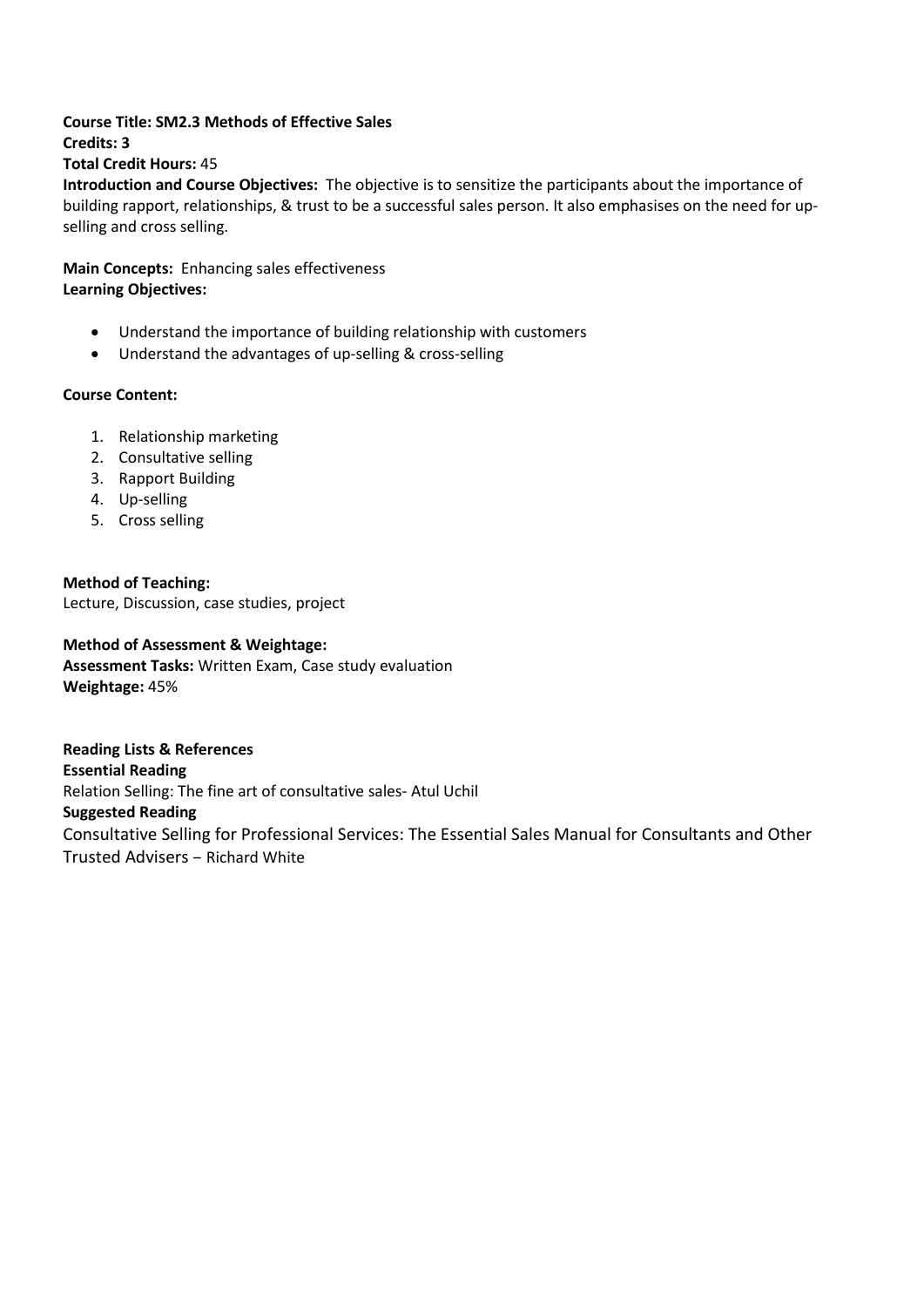**Course Title: SMP2 Vocational Practical (Semester II) Credits: 12 Total Credit Hours:** 360

**Introduction and Course Objectives:** The objective of the practical training is to be able to analyse the market, understand the consumer behaviour. The participants will further follow the sales process right up to the post follow-up stage. During the sales process the participant also need to practise up-selling & crossselling

### **Learning Objectives:**

- **Successfully follow a sales cycles**
- **Practise up-selling & cross selling during the sales process**
- **Realise the importance of building relationships with customers.**

**Course Content:** This is on the job training where in specific time must be spent in a structured way in achieving the learning objectives.

**Method of Teaching:**  On the job under the guidance of a supervisor/trainer

**Method of Assessment & Weightage: Assessment Tasks:** Practical, Viva, Project, Field Work **Weightage:** 100% (of marks for practical)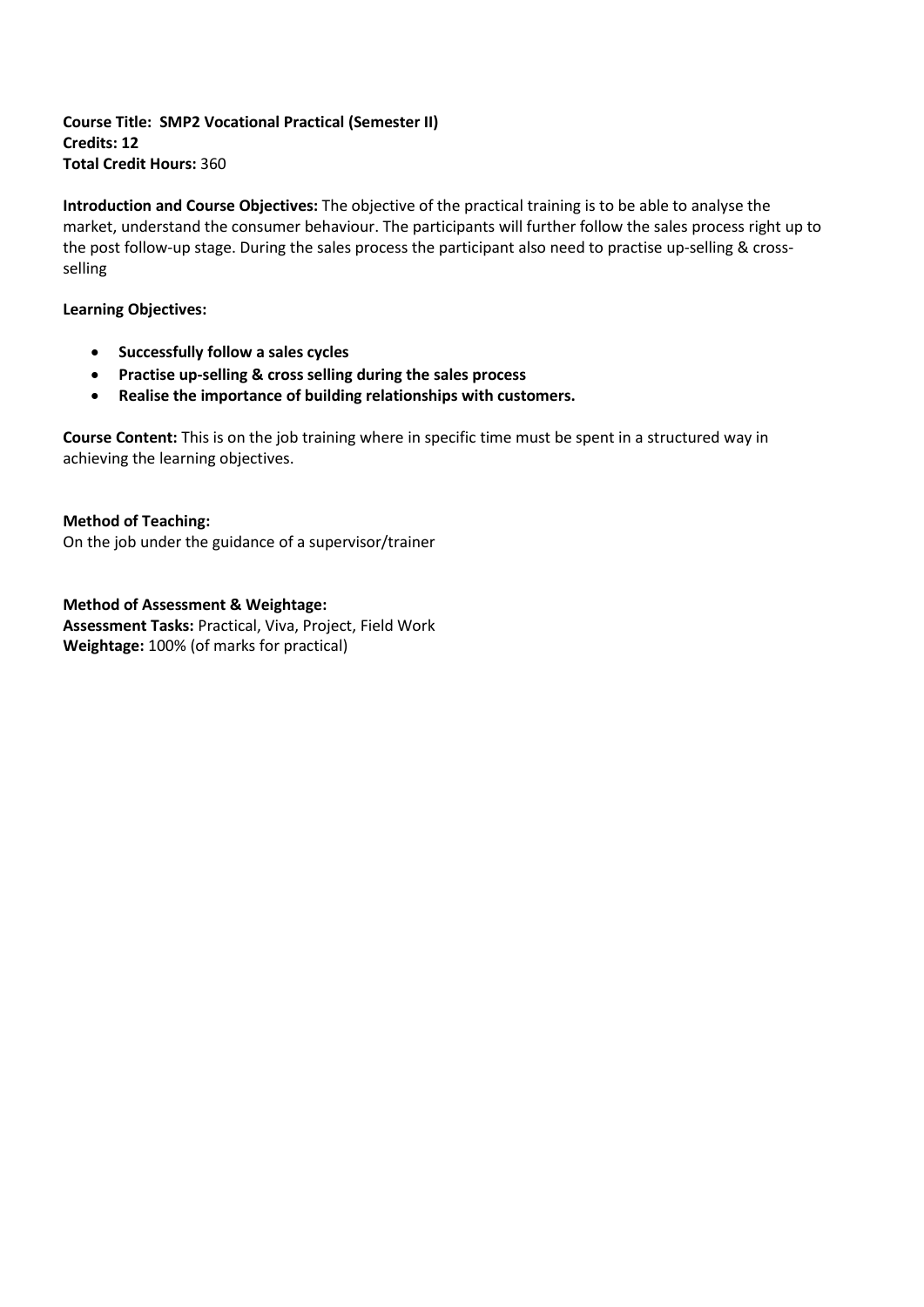#### **Semester III**

**Course Title: SM3.1 Sales Distribution Networks Credits: 2 Total Credit Hours:** 30

**Introduction and Course Objectives:** This course shall introduce participants to the various types of sales & distribution structures prevalent in various industries, the functioning of these and the economics of such systems. They shall also learn the different promotional strategies adopted and the importance / relationship between sales & after sales services.

# **Learning Objectives:**

- Understand sales & distribution structures
- Understand the costs & margins of various players in the network
- Devise promotional strategies
- Understand the importance of after sales services.

### **Course Content:**

- 1. Distribution Networks of various Industries
- 2. Primary & Secondary Sales
- 3. Economics of distribution
- 4. Promotional campaigns/schemes
- 5. Sales & After Service

**Method of Teaching:** Lecture, case study, presentation

**Method of Assessment & Weightage: Assessment Tasks: Written Exam Weightage:** 30%

**Reading Lists & References Essential Reading** Distribution Channels: Understanding and Managing Channels to Market- Julian Dent **Suggested Reading** Sales & Distribution Management: An Indian perspective – Pinguli Venugopal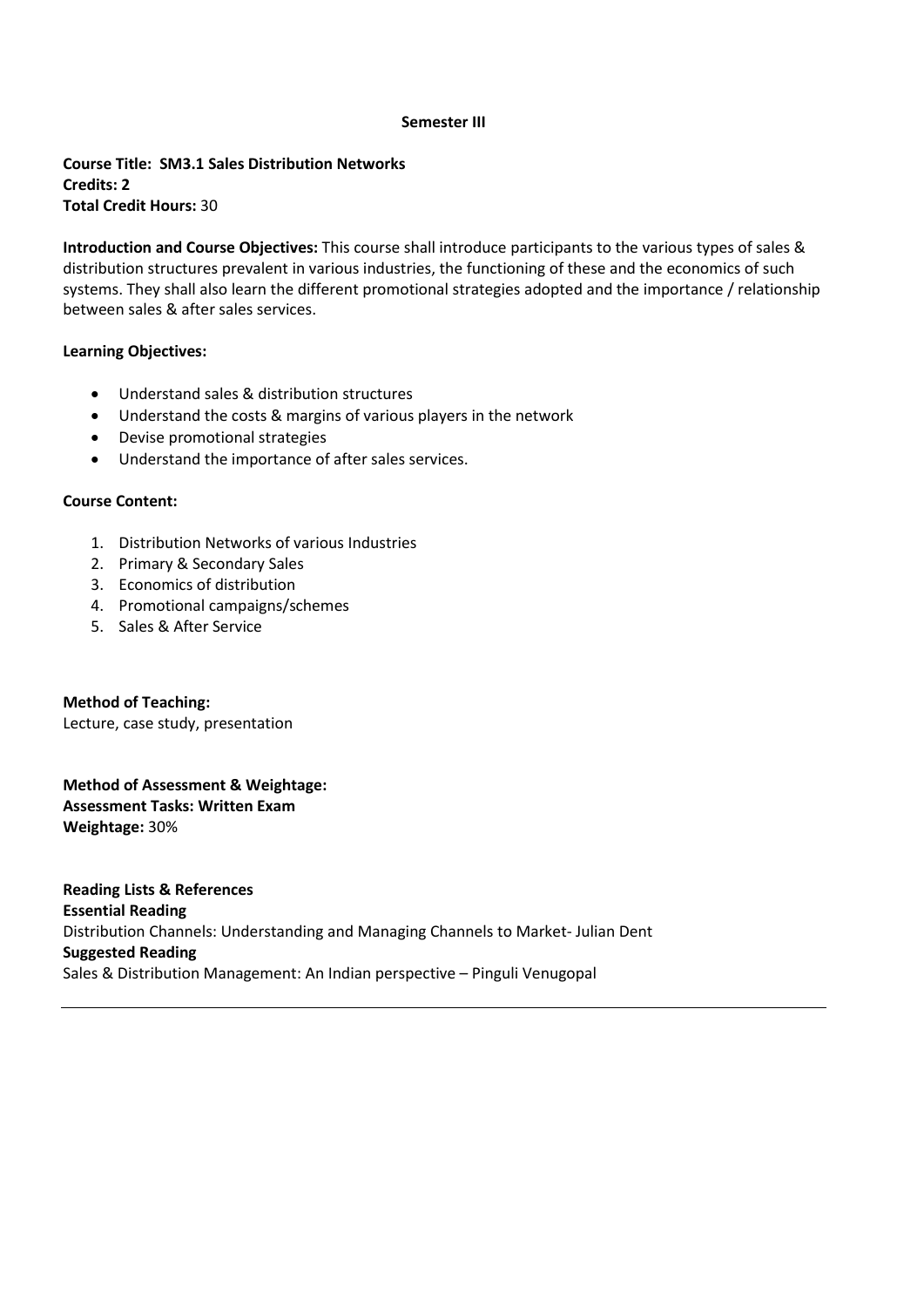#### **Course Title:SM3.2 Feet on street Credits: 2**

**Total Credit Hours:** 30

**Introduction and Course Objectives:** This course shall assist the participant in setting realistic goals and pursuing a systematic way to achieve them.

# **Learning Objectives:**

- Setting Sales Objectives
- Making sales plan
- Implementing a sales plan
- Using technology for sales reporting
- Collecting and providing actionable feedback

# **Course Content:**

- 1. Aiming for realistic targets
- 2. Planning the sales calendar
- 3. Planning the sales beat/route
- 4. Filling up a sales report/MIS technologies
- 5. Providing actionable feedback

# **Method of Teaching:**

Lecture, case study, discussion, presentation project.

**Method of Assessment & Weightage: Assessment Tasks:** Written Exam, project work. **Weightage:** 35%

**Reading Lists & References Essential Reading** Sales Management: Principles, Process and Practice – Bill Donaldson

### **Suggested Reading**

Sales Process: Can You Sell Me a Pen?- Darin George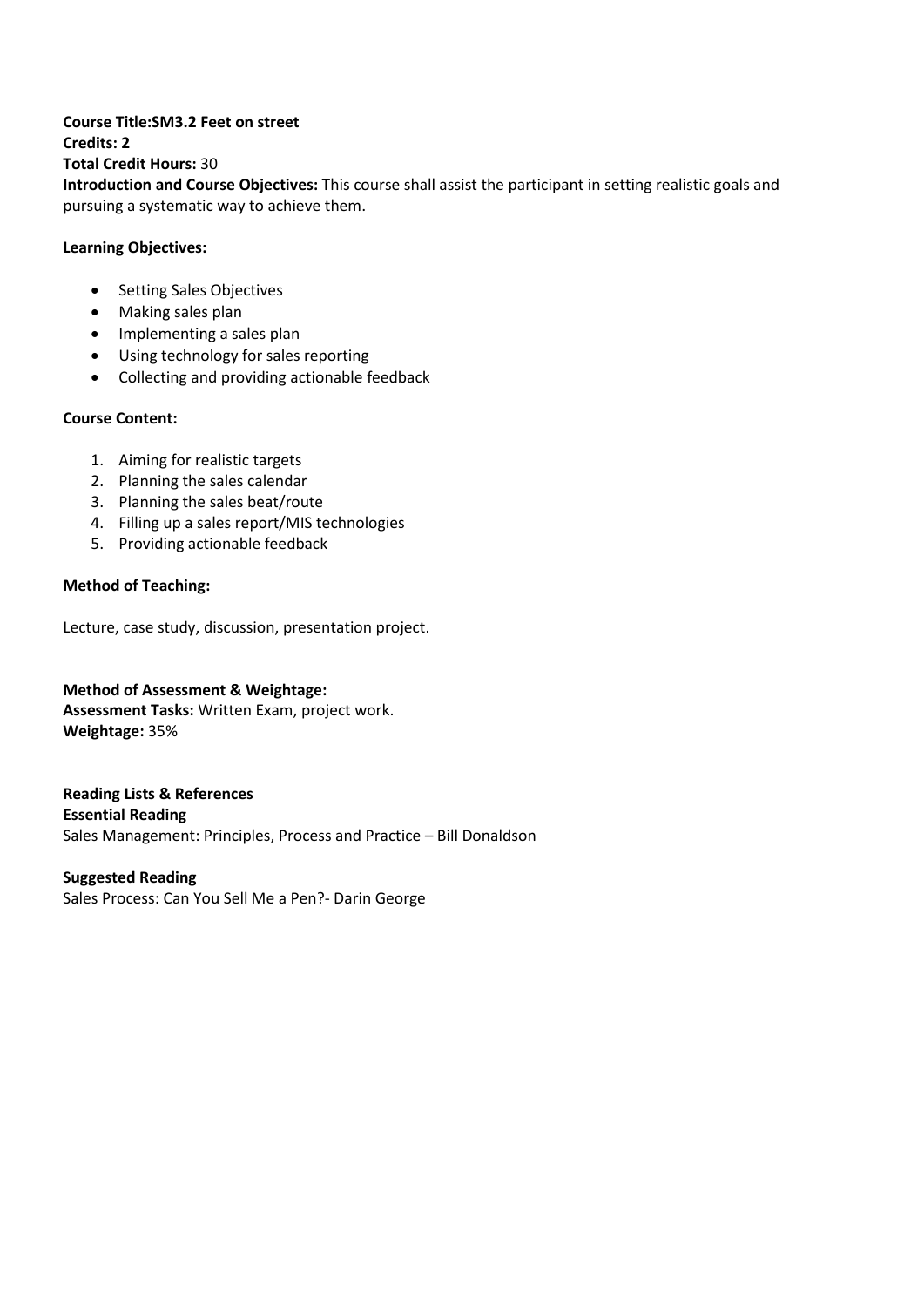# **Course Title: SM3.3 B2B Sales Credits: 1.0 Total Credit Hours:** 15

**Introduction and Course Objectives:** Understand the underlying difference between selling to individual retail customers vis a vis selling to business consumers. Appreciate the higher levels of product/services knowledge required to make B2B sales.

# **Learning Objectives:**

- Understand the peculiarities of B2B sales
- Differentiate between B2B and B2C sales
- Appreciate the importance of planning & product/service knowledge for consultative selling

# **Course Content:**

- 1. Nuances of B2B sales
- 2. Difference between B2C & B2B sales
- 3. Importance of Planning & Product/Service Knowledge

# **Method of Teaching:**

Lecture, case study

**Method of Assessment & Weightage: Assessment Tasks:** Written Exam **Weightage:** 5 %

**Reading Lists & References Essential Reading** Business Market Management (B2B) : Understanding, Creating, and Delivering Value- James Anderson **Suggested Reading** Consultative Selling for Professional Services: The Essential Sales Manual for Consultants and Other Trusted Advisers – Richard White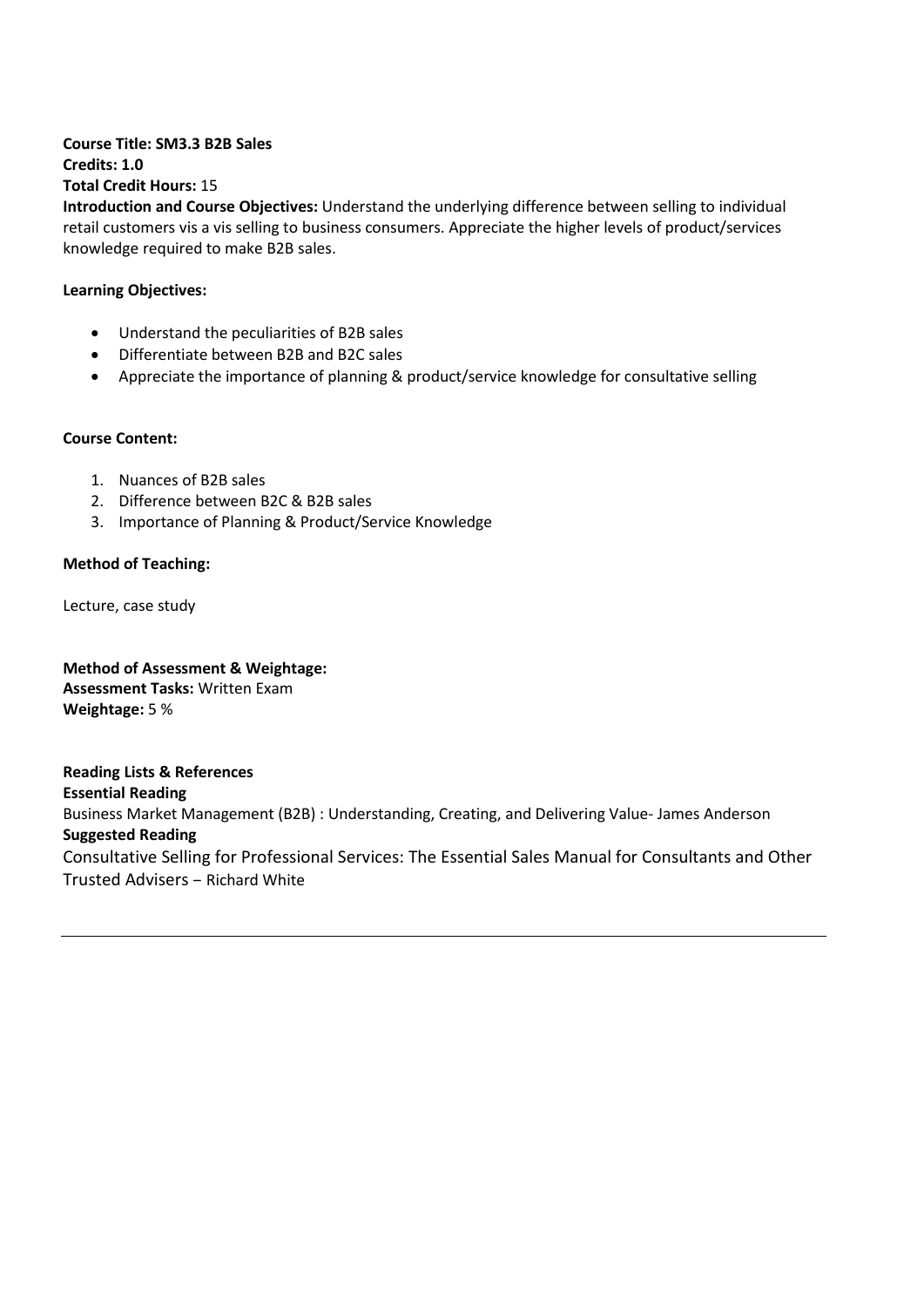#### **Course Title: SM4.1 Salary/Incentives Credits: 1**

**Total Credit Hours:** 15

**Introduction and Course Objectives:** The participant shall understand how compensation is structured and what are the statutory compliance from the HR point of view and his/her rights regarding minimum wages, allowances, leaves etc. Participant shall also be able to understand the nuances of various types of sales incentive scheme.

# **Learning Objectives:**

- Understand salary structure
- Be aware of the employee rights with respect to labour regulations
- Understand various sales incentive schemes.

# **Course Content:**

- 1. Salary Structures
- 2. Statutory Compliances
- 3. Sales Incentive schemes

# **Method of Teaching:**

Lecture, presentation, exercise

**Method of Assessment & Weightage: Assessment Tasks:** Written Exam **Weightage:** 30%

**Reading Lists & References Essential Reading** Handouts **Suggested Reading** Compensation Management -Dipak Kumar Bhattacharyya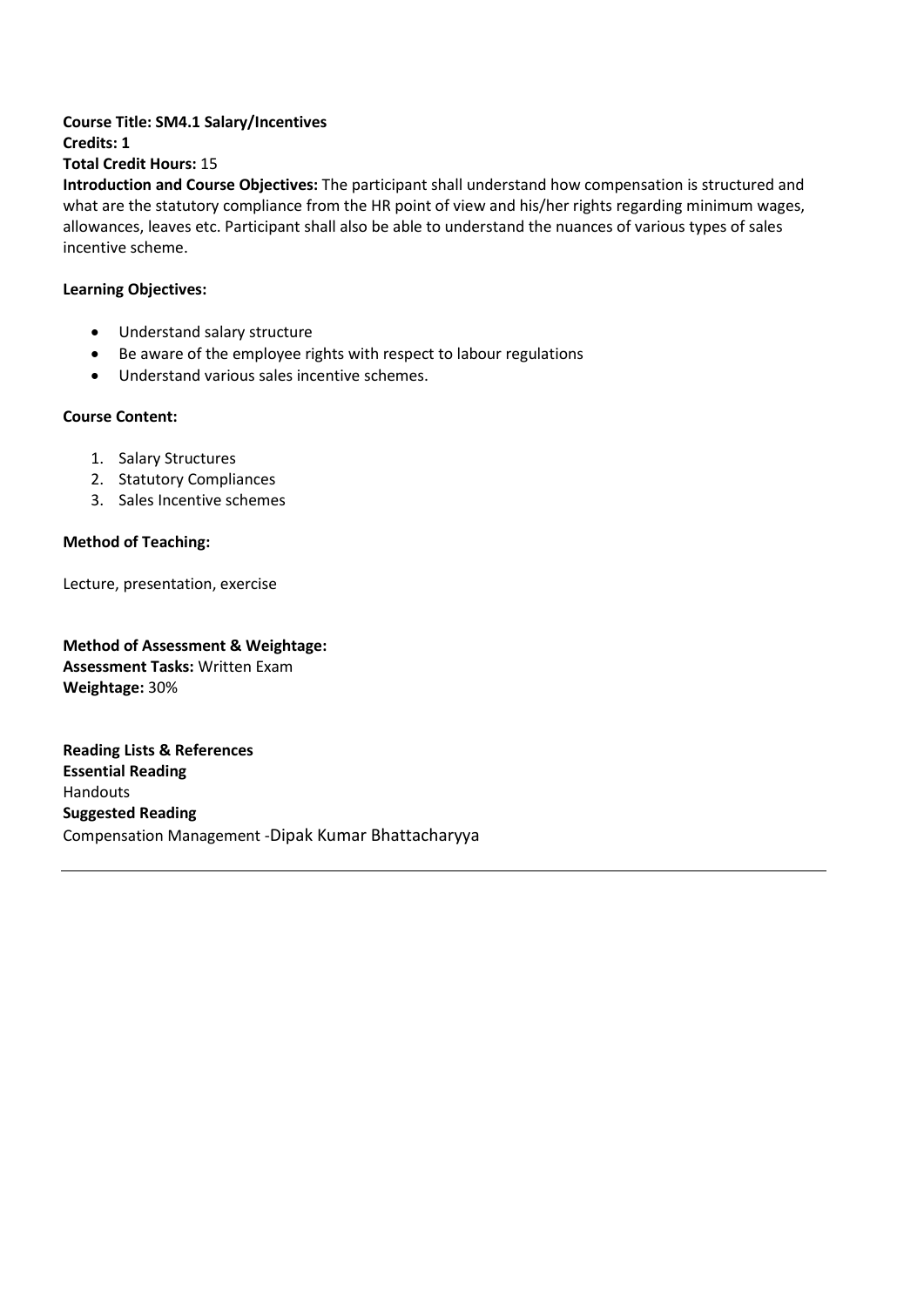**Course Title: SMP 3 Vocational Practical (Semester III) Credits: 12 Total Credit Hours: 360**

Introduction and Course Objectives: The objective of the practical training is to map in detail the entire **distribution network of any organisation and document the economics of the distribution chain.**

# **Learning Objectives:**

- Understand Sales Distribution networks
- Create & implement a marketing plan
- Learn the use of technology in sales MIS/reporting
- Explain the components of the salary slip
- Understand the labour laws and rules applicable to sales persons

**Course Content:** This is on the job training where in specific time must be spent in a structured way in achieving the learning objectives.

**Method of Teaching:**  On the job under the guidance of a supervisor/trainer

**Method of Assessment & Weightage: Assessment Tasks:** Practical, Viva, Project, Field Work **Weightage:** 100% (of marks for practical)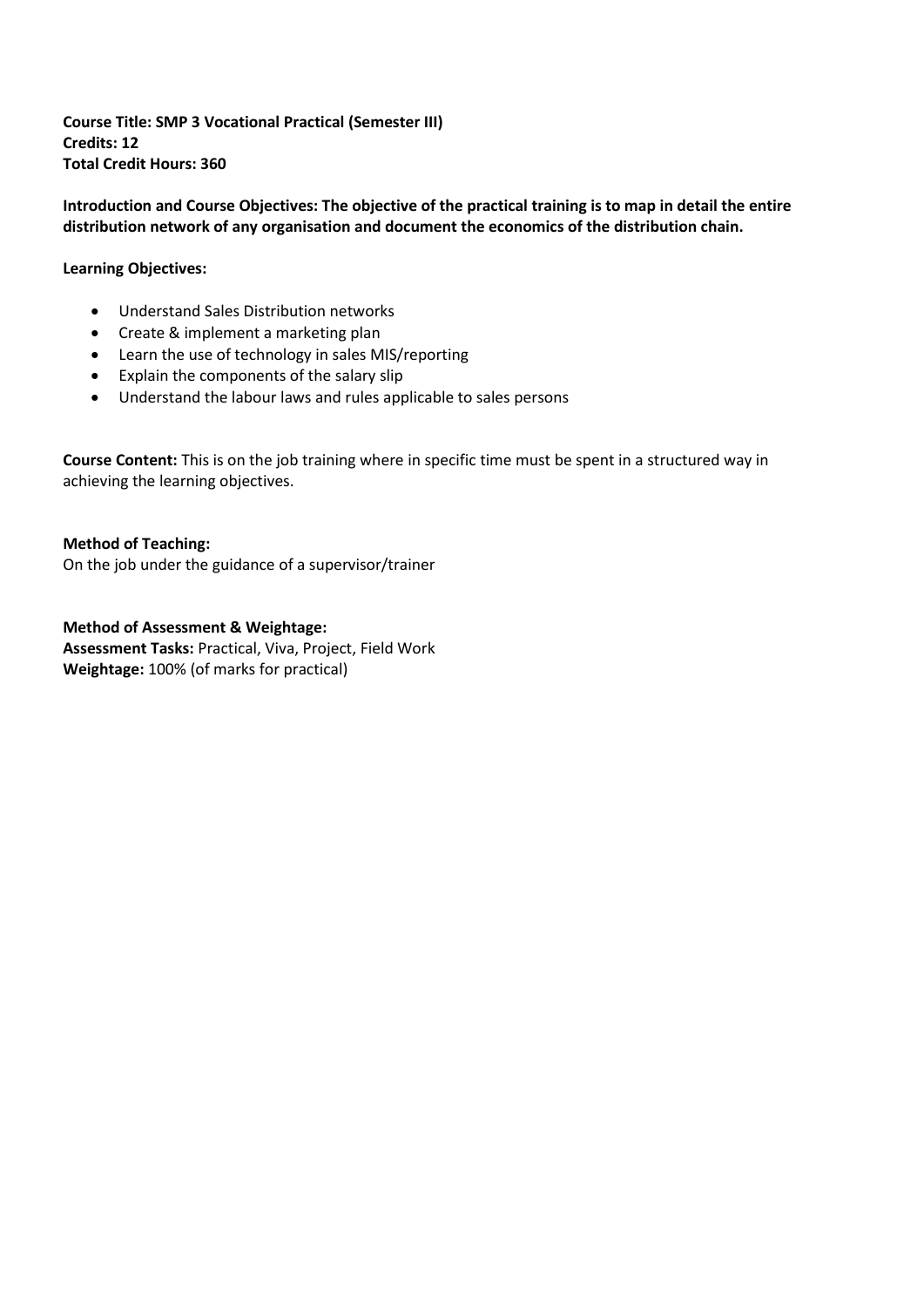### **Semester IV**

**Course Title: SM3.4 Sales in Rural Markets Credits: 3 Total Credit Hours:** 45 **Introduction and Course Objectives:** This course will familiarise the participant with the nuances, peculiarities & challenges of selling in rural markets

#### **Learning Objectives:**

- Understand the composition of rural markets
- Appreciate the opportunities & size of the Indian rural markets
- How rural consumers think & behave
- Promotional strategies in rural markets

### **Course Content:**

- 1. Introduction to Rural Marketing and Sales
- 2. Pattern of consumption Urban vs. Rural areas
- 3. Scope of marketing in the rural context
- 4. Size, Challenges and Opportunities of Indian Rural Market
- 5. Thompson Rural Market Index
- 6. Risk Aversion of farmers/Rural Investors
- 7. Promotional mix in Rural Marketing and Sales
- 8. The four P's in rural marketing
- 9. Elements of Rural Product Classification

### **Method of Teaching:**

Lecture, discussion, presentations

**Method of Assessment & Weightage: Assessment Tasks:** Written Exam, project **Weightage:** 50%

**Reading Lists & References Essential Reading** Rural Marketing in India- Strategies & Challenges – Ruchika Ramakrishnan **Suggested Reading** We are like that only- Logic of consumer India – Rama Bijapurkar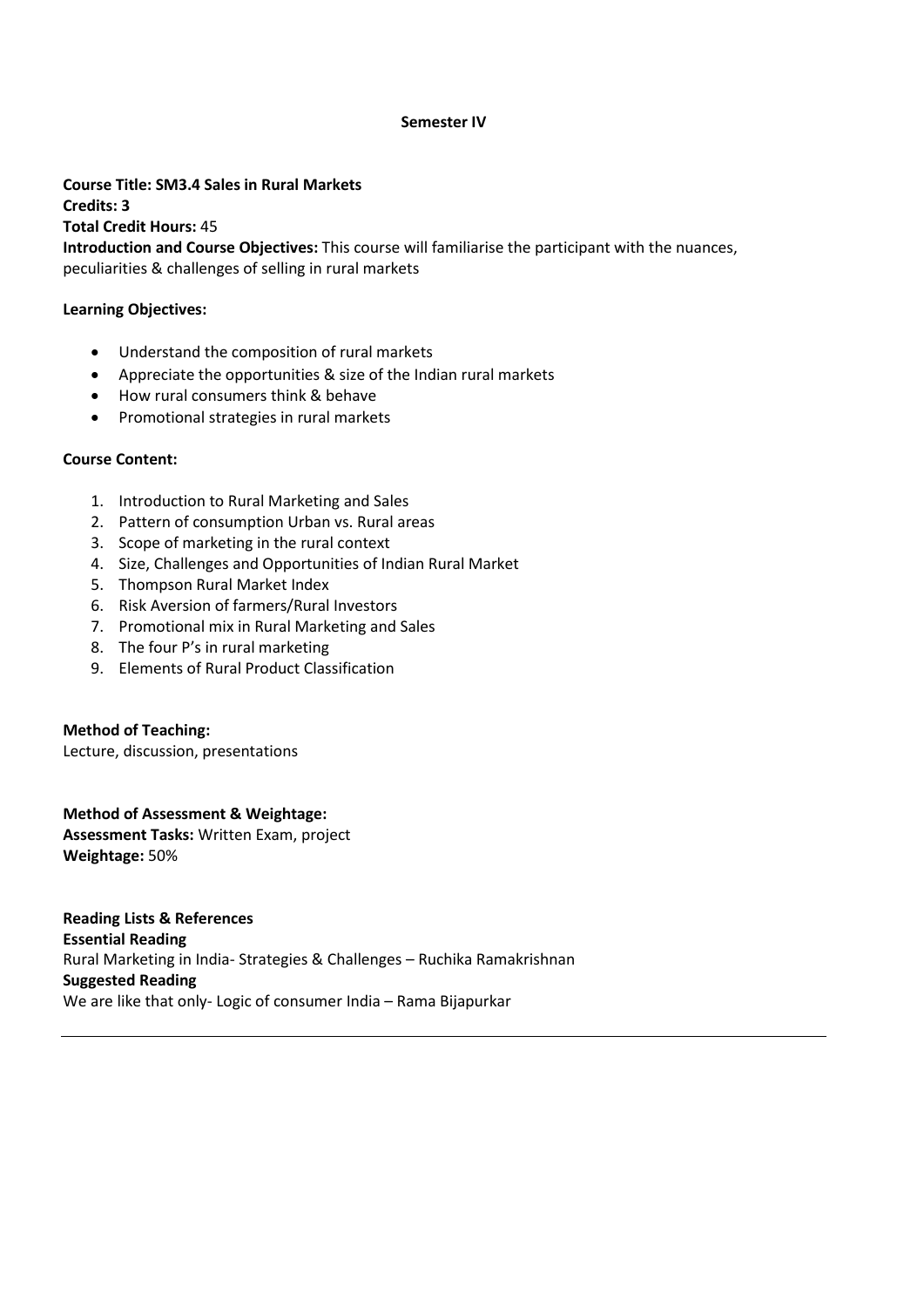**Course Title: SM5.1Use of Digital/Social Media for Sales Credits: 3 Total Credit Hours:** 45 **Introduction and Course Objectives: The participants would be familiarised with using of social media and other digital & online tools to enhance sales.**

# **Learning Objectives:**

To understand the various social media tools available and to use them effectively to enhance sales.

### **Course Content:**

- 1. Getting started with Social Media Marketing
- 2. Creating a marketing plan
- 3. Facebook
- 4. Linkedin
- 5. Twitter
- 6. Youtube
- 7. Google Ads
- 8. Analysis & Metrics
- 9. Social Media Marketing & Its impact
- 10. Ecommerce

**Method of Teaching:** Lecture , demonstration, project

**Method of Assessment & Weightage: Assessment Tasks:** Written Exam, project work **Weightage:** 50%

**Reading Lists & References Essential Reading** Increase Online Sales Through Viral Social Networking: How to Build Your Web Site Traffic and Online Sales Using Facebook, Twitter, and LinkedIn- Stephen Woessner

# **Suggested Reading**

Social media marketing for Dummies - Singh Sociable!: How Social Media Is Turning Sales and Marketing Upside Down – Shane Gibson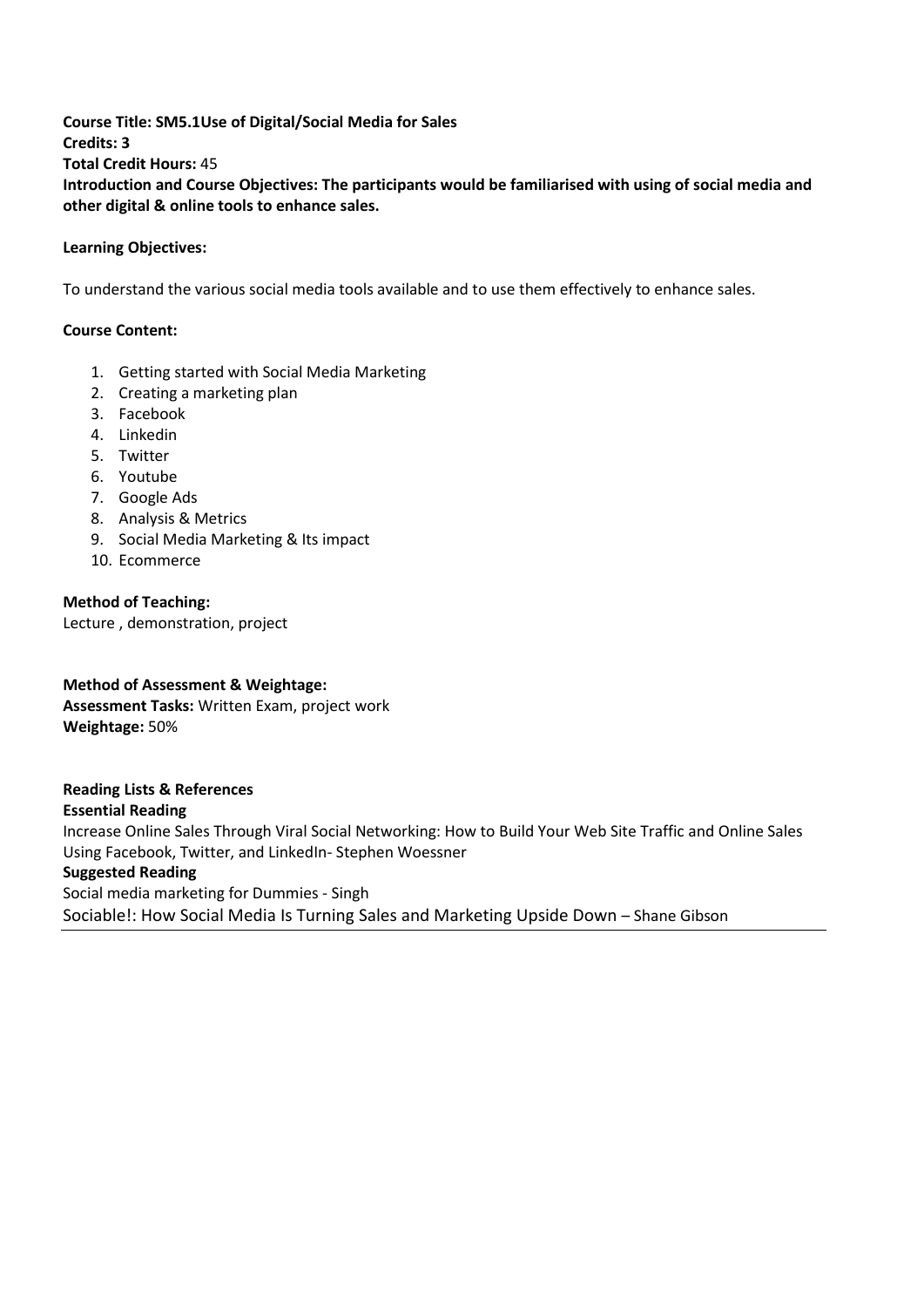**Course Title: SMP 4 Vocational Practical ( Semester IV) Credits: 12 Total Credit Hours:** 360

**Introduction and Course Objectives:** The practical training will help the participant create a promotion campaign for a company's product for the rural market. The participant will also learn to create campains on social media to enhance sales.

# **Learning Objectives:**

- Creating a rural promotional campaign
- Create an online campaign on at least three different social media platforms.

**Course Content:** This is on the job training where in specific time must be spent in a structured way in achieving the learning objectives.

**Method of Teaching:**  On the job under the guidance of a supervisor/trainer

**Method of Assessment & Weightage: Assessment Tasks:** Practical, Viva, Project, Field Work **Weightage:** 100% (of marks for practical)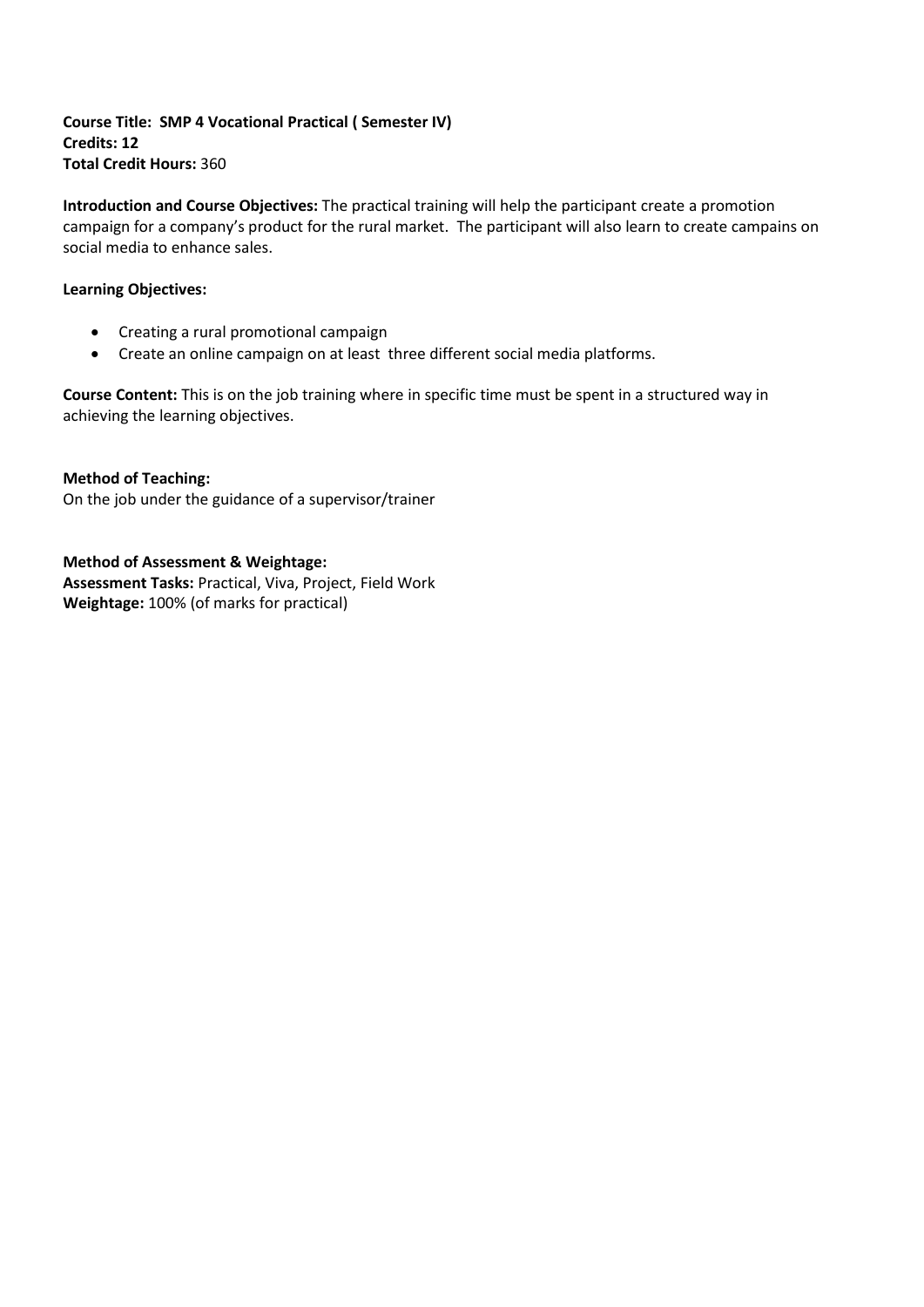### **Semester V**

**Course Title: SM 6.1Retail Sales (Elective) Credits: 6 Total Credit Hours:** 90

**Introduction and Course Objectives:** This course will help the participant gain a deeper understanding of the retail market segment, types of retailing, ecommerce and the importance of merchandizing.

### **Main Concepts:** Retails Markets

#### **Learning Objectives:**

- Understand retail markets
- Understand Ecommerce
- Appreciate importance of merchandizing in retail
- Familiarise with retiling in rural markets
- To help keep the store secure
- To help maintain healthy and safety
- To demonstrate products to customers
- To help customers choose right products
- To provide specialist support to customers facilitating purchases
- To maximise sales of goods & services
- To provide personalised sales & post-sales service support

### **Course Content:**

- 1. Basics of Selling in the Retail Domain
- 2. Types of Retailers
- 3. Non-Store Types of Retailing
- 4. Organized Retailing in India
- 5. Online Retailing (E-tailing)
- 6. Importance of merchandizing in Retail
- 7. Store Security
- 8. Health & safety at store
- 9. Facilitating purchases
- 10. Retail Marketing in Rural India

### **Method of Teaching:**

Lecture , presentations, discussions

**Method of Assessment & Weightage: Assessment Tasks:** Written Exam, projects **Weightage:** 100%

**Reading Lists & References Essential Reading** Managing Retailing- Piyush kumar Sinha, Dwarika Prasad Uniyal **Suggested Reading** An Analytical Study of Organized and Unorganized Retailing in India- Kanetkar Medha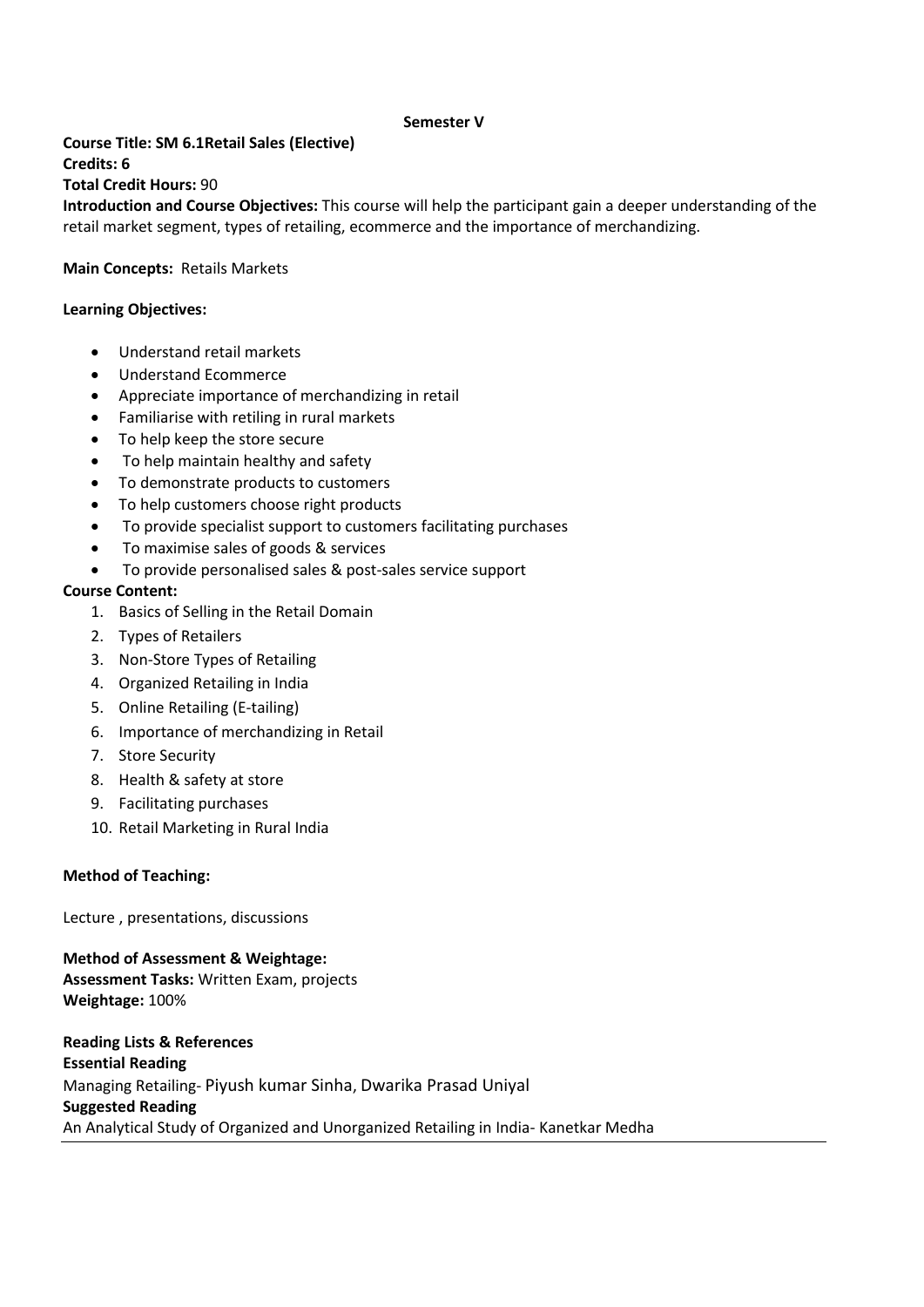# **Course Title: SM7.1 Institutional Sales (Elective) Credits: 6 Total Credit Hours:** 90

**Introduction and Course Objectives:** The objective of this course is to help the participant to specialize in the area of B2B/institution sales and to gain the various skill & attitude to be successful.

# **Main Concepts:**

Learning to sell to businesses.

# **Learning Objectives:**

- Understanding Institutional Sales
- Lead generation in B2B sales
- The selling process
- Techniques of selling
- Closing the sale

# **Course Content:**

- 1. Introduction to B2B sales
- 2. Basics of Institutional Sales
- 3. Sales Person's Approach to B2B sales
- 4. Skills of B2B salesperson
- 5. Proposals to prospects in B2B
- 6. Unique Selling Proposition
- 7. Generating Sales Leads
- 8. SPIN technique in B2B sales
- 9. B2B sales in Rural setting

# **Method of Teaching:**

Lecture, case studies, presentations

**Method of Assessment & Weightage: Assessment Tasks:** Written Exam, Projects **Weightage:** 100%

**Reading Lists & References Essential Reading** Business Market Management (B2B) : Understanding, Creating, and Delivering Value- James Anderson **Suggested Reading** Consultative Selling for Professional Services: The Essential Sales Manual for Consultants and Other Trusted Advisers – Richard White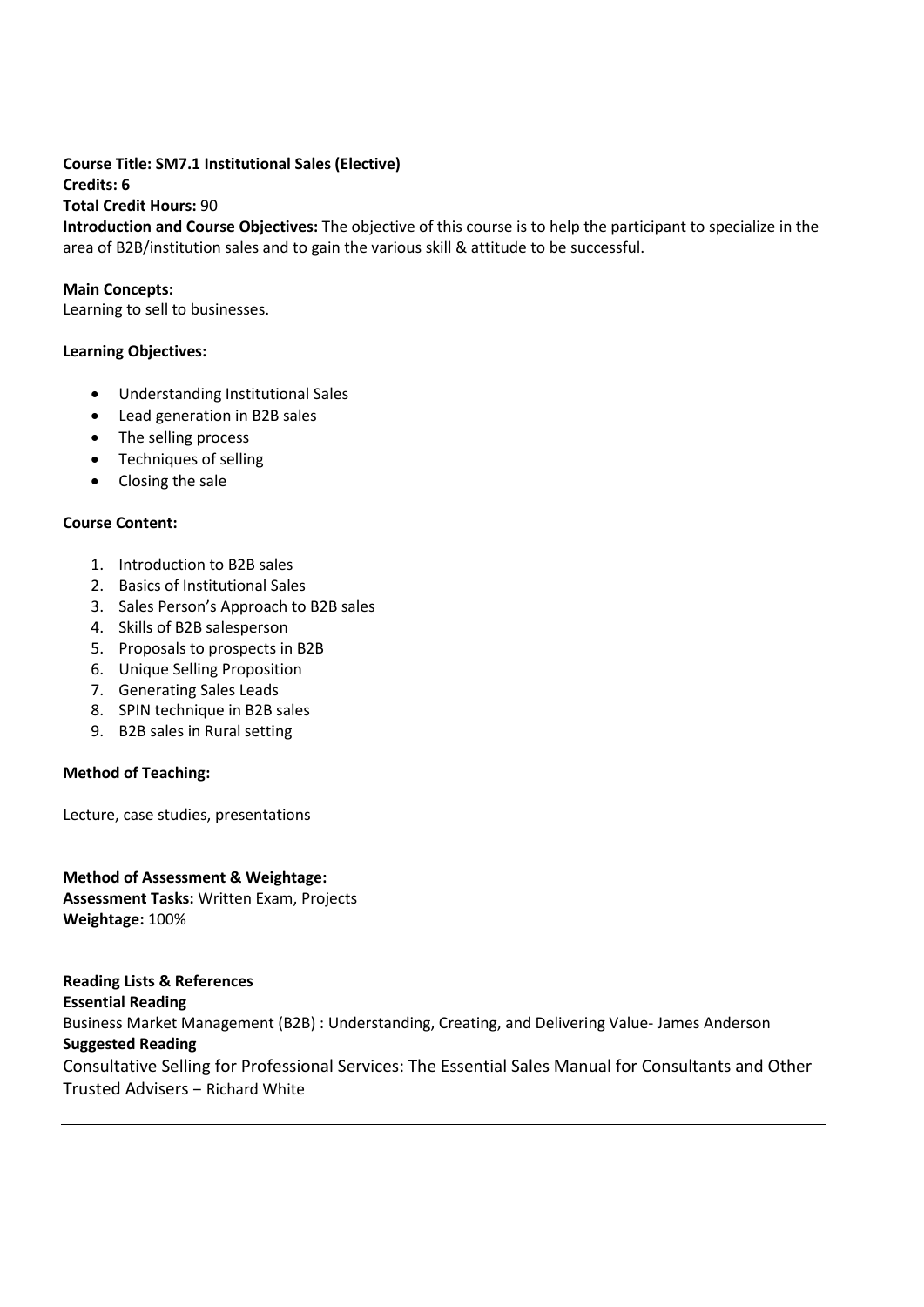**Course Title: Vocational Practical ( Semester V) Credits: 12 Total Credit Hours:** 360

**Introduction and Course Objectives: The objective of the practical would be for the participant to get a hand-on experience in the field of the chosen elective.**

### **Learning Objectives:**

Retail Sales

- To help keep the store secure
- To help maintain healthy and safety
- To demonstrate products to customers
- To help customers choose right products
- To provide specialist support to customers facilitating purchases
- To maximise sales of goods & services
- To provide personalised sales & post-sales service support
- Be able to handle merchandizing on the shop floor
- Understand how the merchandize can be sold in rural areas

### Institutional Sales

- Be able to generate leads
- Prepare and make presentation to a prospective client
- Negotiate and close the sale.

**Course Content:** This is on the job training where in specific time must be spent in a structured way in achieving the learning objectives.

### **Method of Teaching:**

On the job under the guidance of a supervisor/trainer

### **Method of Assessment & Weightage:**

**Assessment Tasks:** Practical, Viva, Project, Field Work **Weightage:** 100% (of marks for practical)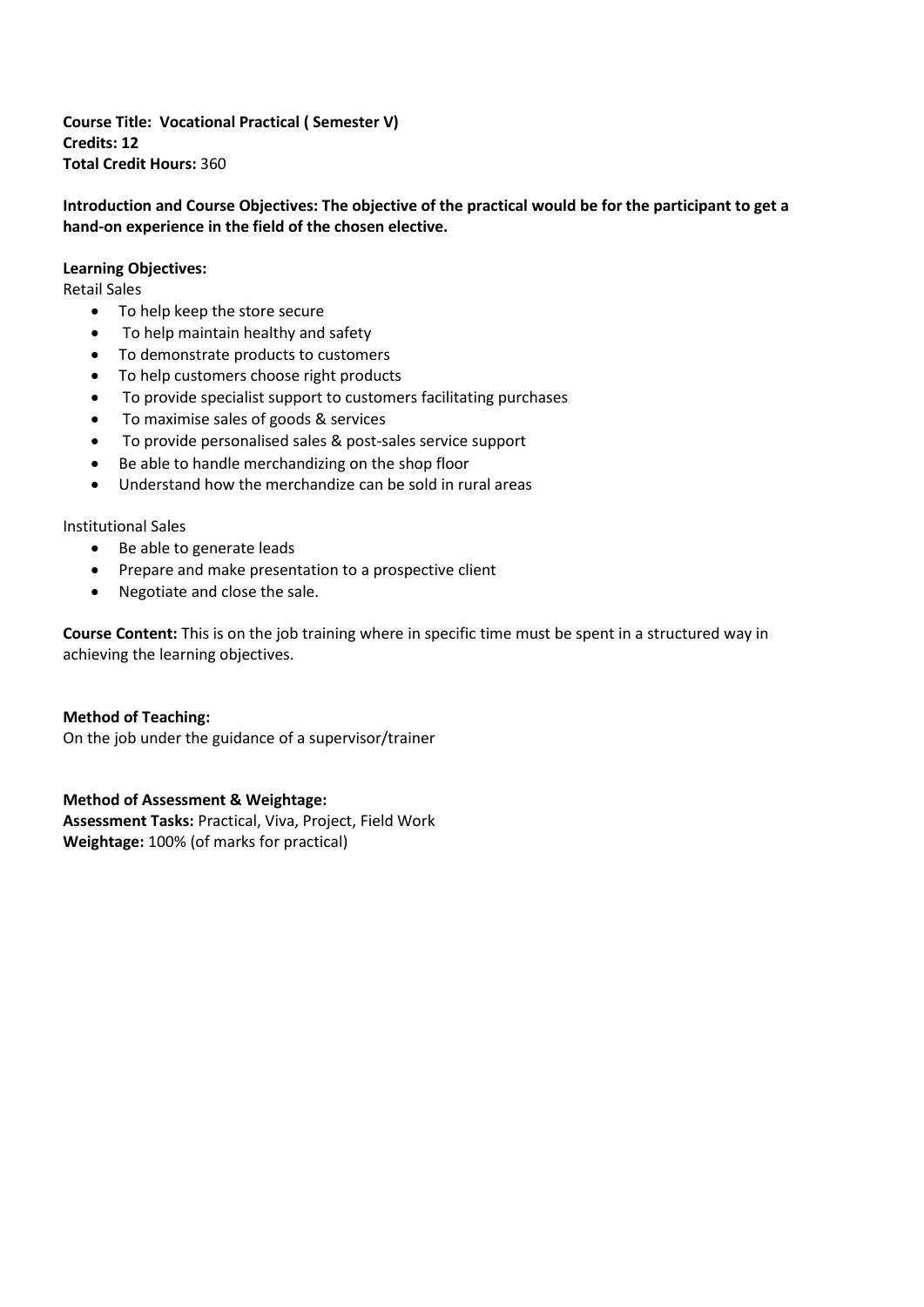### **Semester VI**

**Course Title: SM 6.2 Retail Sales (Elective) Credits:** 6 **Total Credit Hours:** 90 **Introduction and Course Objectives:** The course objective is to help the participant master the concepts of retail sales and develop the skills & abilities required to sell effectively **Main Concepts:** Retail sales – deeper Understanding **Learning Objectives:**

- To create a positive image of self & organisation in the customers mind
- To resolve customer concerns
- To organise the delivery of reliable service
- To improve customer relationship
- To monitor and solve service concerns
- To promote continuous improvement in service
- To work effectively in your team
- To work effectively in your organisation
- Understand the importance of branding in Retail
- Appreciate parameters of customer value & satisfaction
- Understand specialized needs of rural customers.

### **Course Content:**

- 1. Emerging trends in retail
- 2. Importance of Branding
- 3. Service delivery
- 4. Aspects of Consumer Behaviour
- 5. Customer complaints/concerns
- 6. Feedback
- 7. Customer Value & Satisfaction
- 8. Competencies of Retail Sales person
- 9. Addressing the specialized needs of Rural Customers

### **Method of Teaching:**

Lecture, presentations, discussions

**Method of Assessment & Weightage: Assessment Tasks:** Written Exam, projects **Weightage:** 100%

**Reading Lists & References Essential Reading** Managing Retailing- Piyush kumar Sinha, Dwarika Prasad Uniyal **Suggested Reading** An Analytical Study of Organized and Unorganized Retailing in India- Kanetkar Medha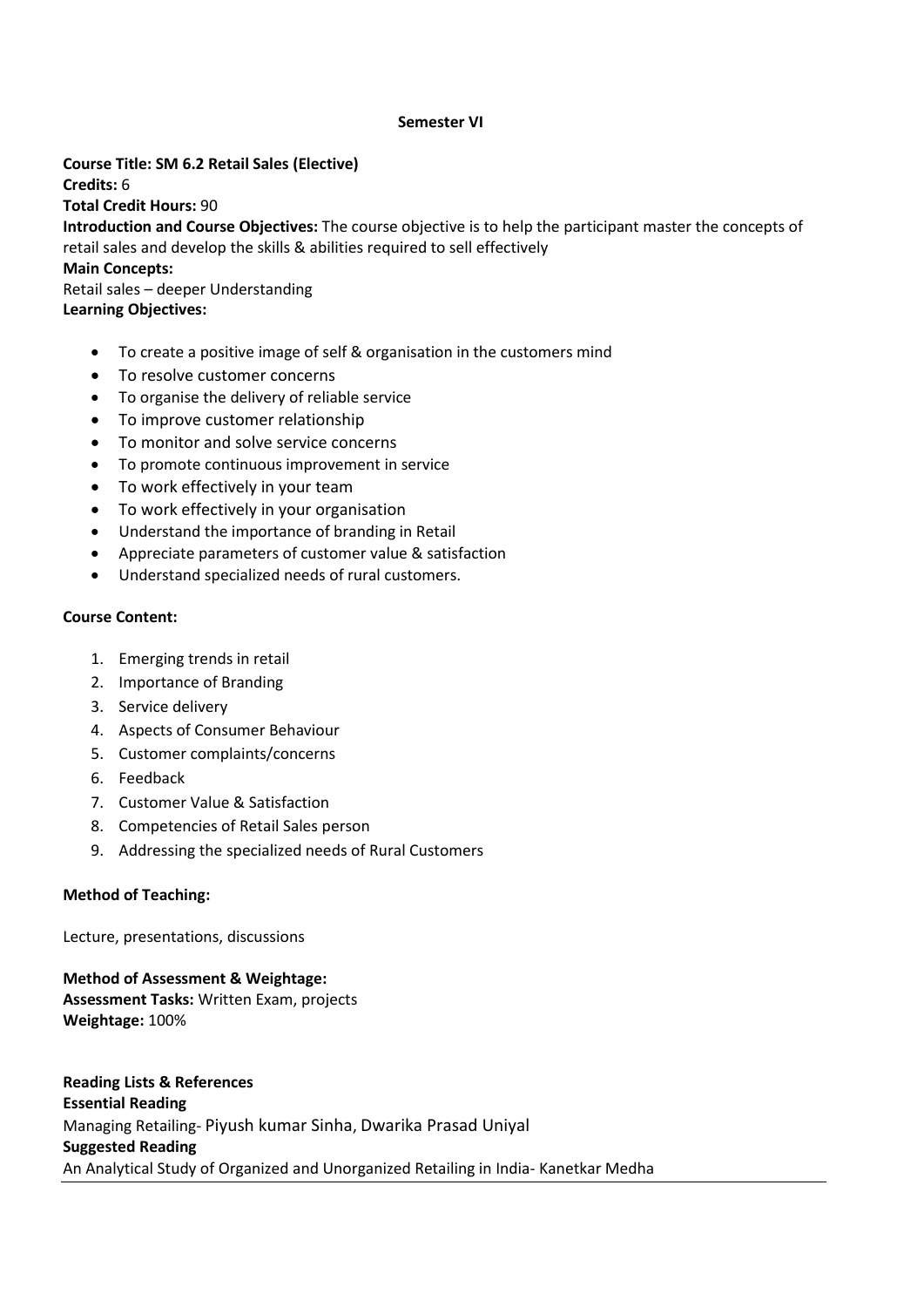# **Course Title: SM 7.2 Institutional Sales (Elective) Credits:6 Total Credit Hours:** 90

**Introduction and Course Objectives:** The course objective is to help the participant master the concepts of institutional sales and develop the skills & abilities required to sell effectively

**Main Concepts:** Institutional Sales – Deeper understanding **Learning Objectives**:

- Understand the importance of branding in sales.
- Learn the technique of key account management
- Use of digital media in B2B

# **Course Content:**

- 1. Basics of Business Buying
- 2. Introduction to Customer experience in B2B Sales
- 3. Customer Experience Management in B2B Sales
- 4. Basics of 'Branding' in Sales
- 5. Importance of 'Branding' in Institutional Sales
- 6. Strategies of 'Branding' in Institutional Sales
- 7. Basics of Relationship Marketing in B2B Sales
- 8. Critical elements of Relationship Marketing in B2B Sales
- 9. Building and Maintaining Strong Relationships in B2B Sales
- 10. Basics of Key Account Management in B2B Sales
- 11. The role of Internet in B2B Sales
- 12. Role of the online branding initiatives and e-mail campaigns in B2B Sales
- 13. Role of Social Media in B2B Sales
- 14. Closing the B2B Sale
- 15. B2B Partnerships in Rural Areas

# **Method of Teaching:**

Lecture, presentations, exercise

**Method of Assessment & Weightage: Assessment Tasks:** Written Exam, project work **Weightage:** 100%

# **Reading Lists & References**

# **Essential Reading**

Business Market Management (B2B) : Understanding, Creating, and Delivering Value- James Anderson **Suggested Reading**

Consultative Selling for Professional Services: The Essential Sales Manual for Consultants and Other Trusted Advisers – Richard White